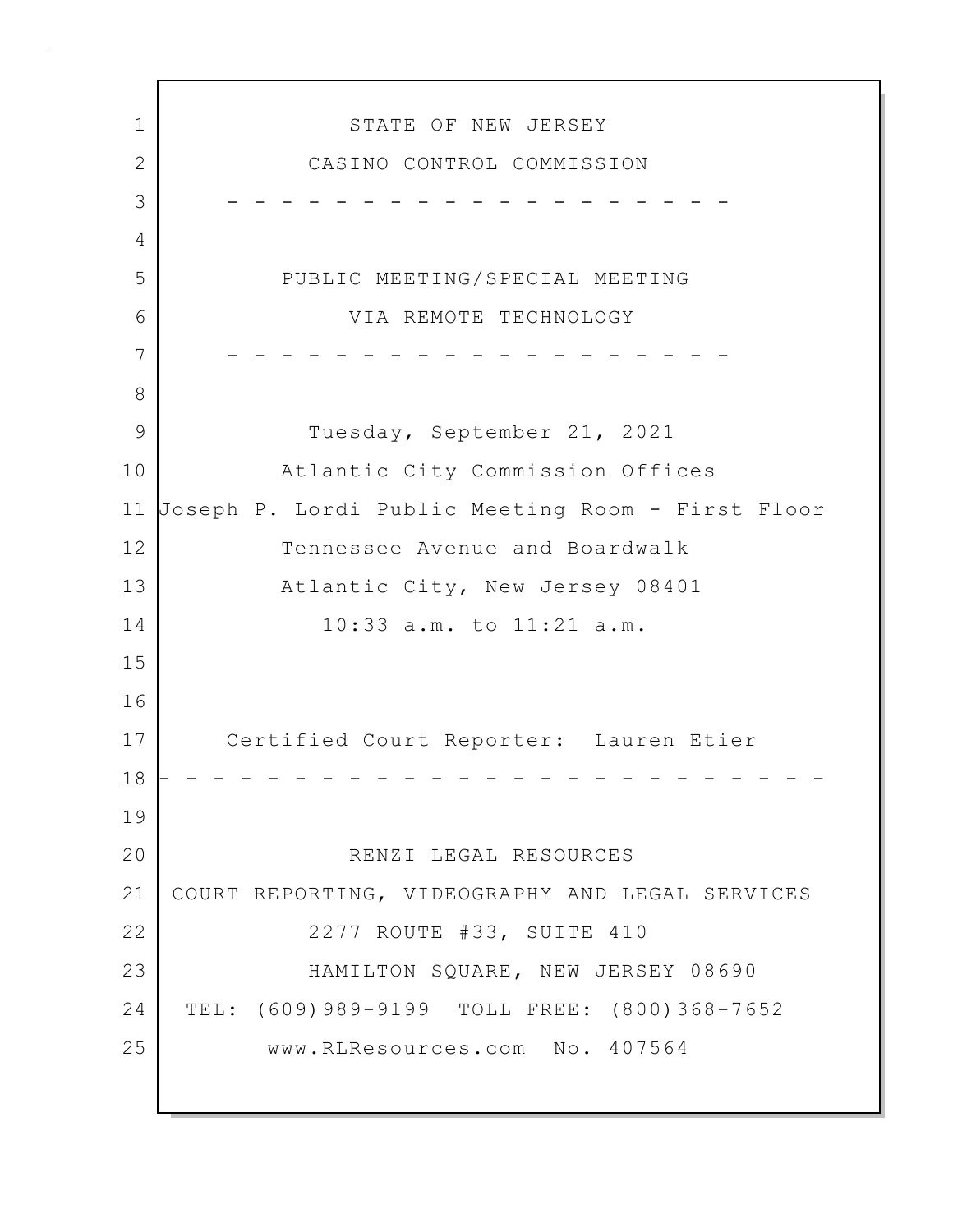```
1 B E F O R E:
2 CASINO CONTROL COMMISSION:
3 JAMES T. PLOUSIS, CHAIR
4 ALISA COOPER, VICE CHAIR
5 JOYCE MOLLINEAUX, COMMISSIONER
6
7 PRESENT FOR THE CASINO CONTROL COMMISSION:
8 DARYL W. NANCE, ADMINISTRATIVE ANALYST
9 OPRA CUSTODIAN
10
11 OFFICE OF THE GENERAL COUNSEL:
12 DIANNA W. FAUNTLEROY, GENERAL COUNSEL/
13 EXECUTIVE SECRETARY
14 TERESA M. PIMPINELLI, SENIOR COUNSEL
15
16 DIVISION OF GAMING ENFORCEMENT:
17 DEPUTY ATTORNEYS GENERAL:
18 SARA BEN-DAVID
19 JORDAN HOLLANDER
20 TRACY RICHARDSON
21
22
23
24
25
```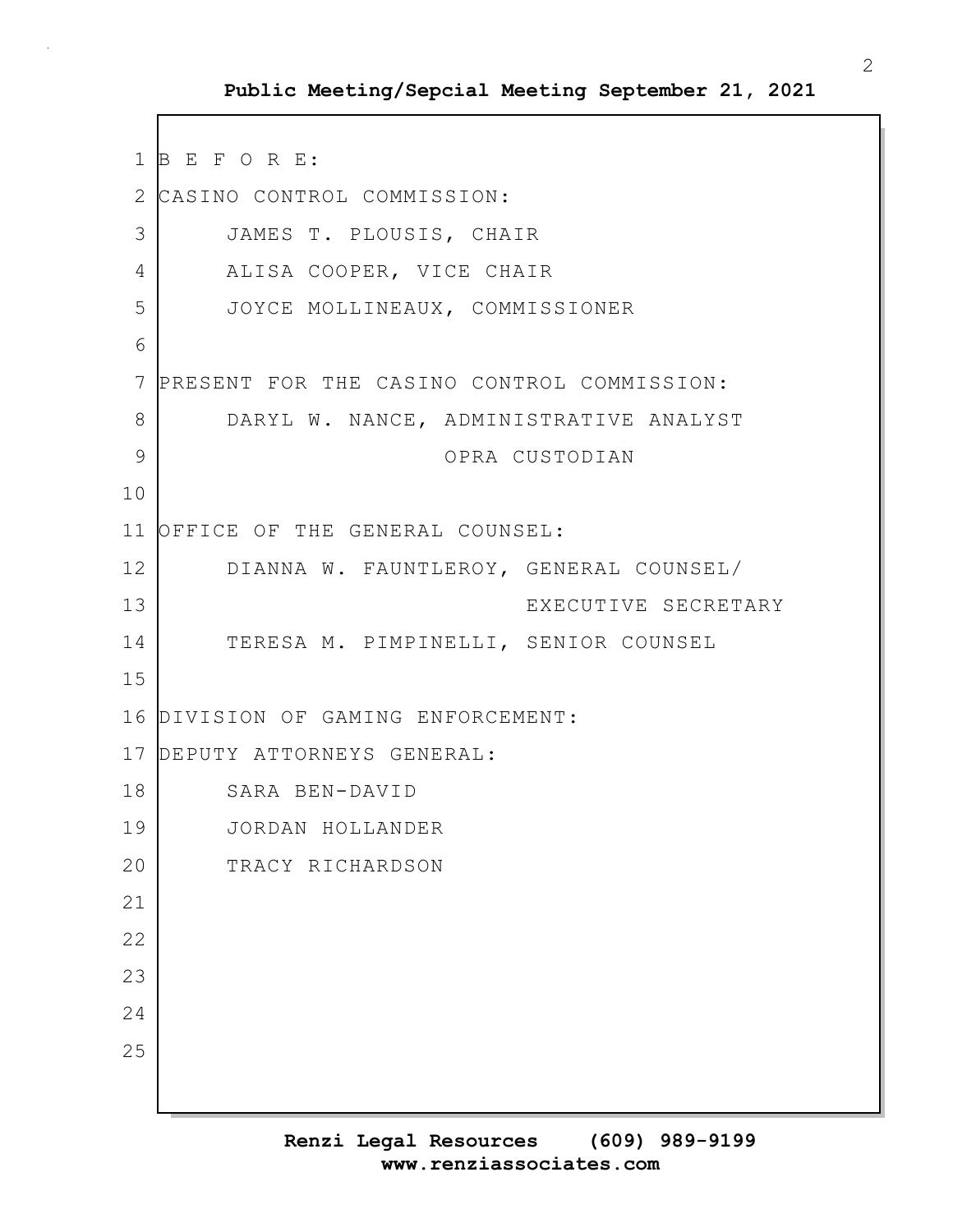```
1 A P P E A R A N C E S:
2 DIANNA W. FAUNTLEROY, GENERAL COUNSEL
3 SARA BEN-DAVID, DEPUTY ATTORNEY GENERAL
4 JORDAN HOLLANDER, DEPUTY ATTORNEY GENERAL
5
6 COOPER LEVENSON ATTORNEYS AT LAW
7 LLOYD LEVENSON, ESQ.
8 LYNNE L. KAUFMAN, ESQ.
9 FOR: DGMG (RESORTS), PREMIER, AC OCEAN
10
11 BLANK ROME, LLP
12 STEPHEN SCHRIER, ESQ.
13 FOR: ELDORADO RESORTS, INC., (PARENT HOLDING
14 COMPANY FOR TROPICANA), LUXOR CAPITAL GROUP, LP
15 (PARENT HOLDING COMPANY FOR AC OCEAN)
16
17
18
19
20
21
22
23
24
25
```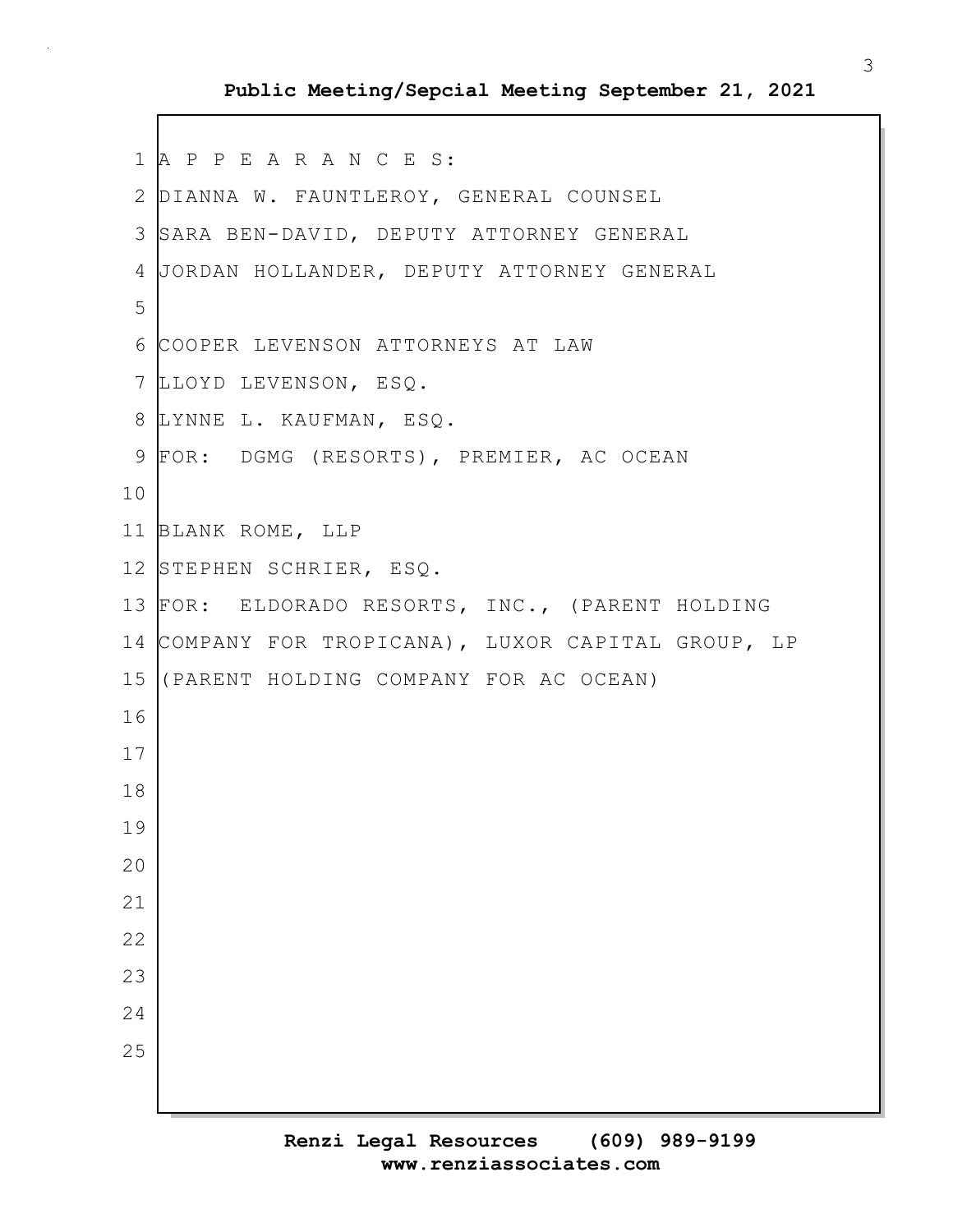$\Gamma$ 

| $\mathbf 1$  | AGENDA                                       |           |    |
|--------------|----------------------------------------------|-----------|----|
| $\mathbf{2}$ | PUBLIC MEETING/SPECIAL MEETING               |           |    |
| 3            | SEPTEMBER 21, 2021, 10:33 A.M.               |           |    |
| 4            | ITEM                                         | PAGE VOTE |    |
| 5            |                                              | 5         |    |
| 6            | Opening Statement                            |           | 10 |
| 7            | 3 Joint Petition of Bally's Corporation 8    |           |    |
|              | and Premier Entertainment AC, LLC,           |           |    |
| 8            | requesting permission for three              |           |    |
| 9            | Officers to assume the duties and            |           |    |
| 10           | exercise the powers of their                 |           |    |
| 11           | respective positions pending                 |           |    |
| 12           | qualifications, pursuant to N.J.A.C.         |           |    |
| 13           | 13:69c-2.6 (PRN 2582101):                    |           |    |
| 14           | a) Lee Fenton                                |           | 10 |
| 15           | b) Robeson Reeves                            |           | 11 |
| 16           | c) James Ryan                                |           | 12 |
| 17           | The Joint Petition of OCRM, LLC and 12<br>11 |           | 31 |
| 18           | AC Ocean Walk, LLC for Approval of a         |           |    |
| 19           | Management Agreement (PRN 2252101)           |           |    |
| 20           | The Petition of OCRM, LLC for a<br>2         | 32        | 37 |
| 21           | Determination of Status as a                 |           |    |
| 22           | Casino Service Industry Enterprise           |           |    |
| 23           | (PRN 2292102)                                |           |    |
| 24           |                                              |           |    |
| 25           |                                              |           |    |
|              |                                              |           |    |
|              |                                              |           |    |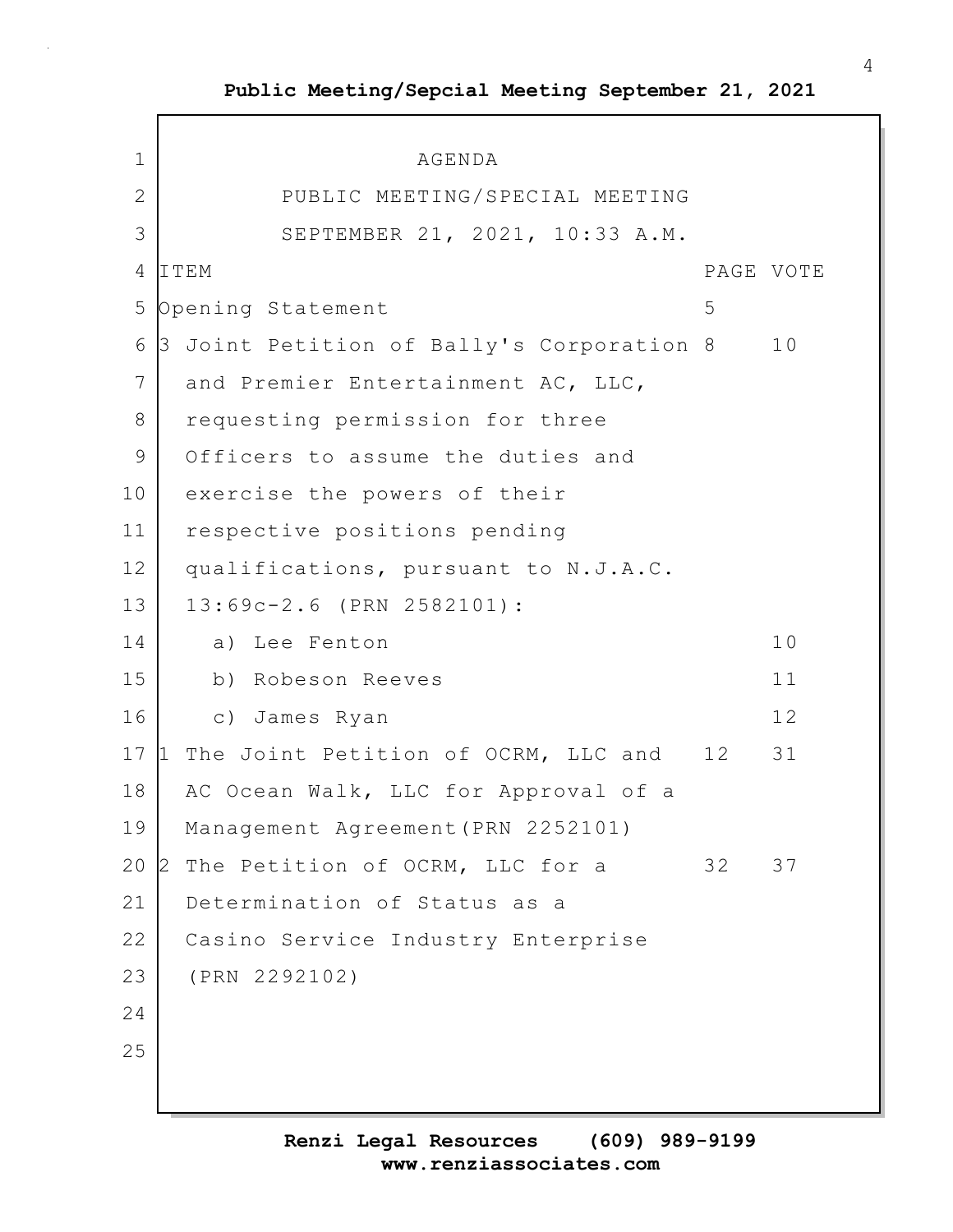| $\mathbf{2}$   |             | PUBLIC MEETING/SPECIAL MEETING |  |  |    |           |
|----------------|-------------|--------------------------------|--|--|----|-----------|
| 3              |             | SEPTEMBER 21, 2021, 10:33 A.M. |  |  |    |           |
| $\overline{4}$ | ITEM        |                                |  |  |    | PAGE VOTE |
| 5              |             | Public Comment                 |  |  | 39 |           |
| $\epsilon$     | Adjournment |                                |  |  | 40 | 40        |
| $\overline{7}$ |             |                                |  |  |    |           |
| $\,8\,$        |             |                                |  |  |    |           |
| $\mathsf 9$    |             |                                |  |  |    |           |
| $10$           |             |                                |  |  |    |           |
| $11\,$         |             |                                |  |  |    |           |
| 12             |             |                                |  |  |    |           |
| 13             |             |                                |  |  |    |           |
| 14             |             |                                |  |  |    |           |
| $15\,$         |             |                                |  |  |    |           |
| 16             |             |                                |  |  |    |           |
| $17$           |             |                                |  |  |    |           |
| $1\,8$         |             |                                |  |  |    |           |
| 19             |             |                                |  |  |    |           |
| $20$           |             |                                |  |  |    |           |
| 21             |             |                                |  |  |    |           |
| 22             |             |                                |  |  |    |           |
| 23             |             |                                |  |  |    |           |

1 CONTINUED AGENDA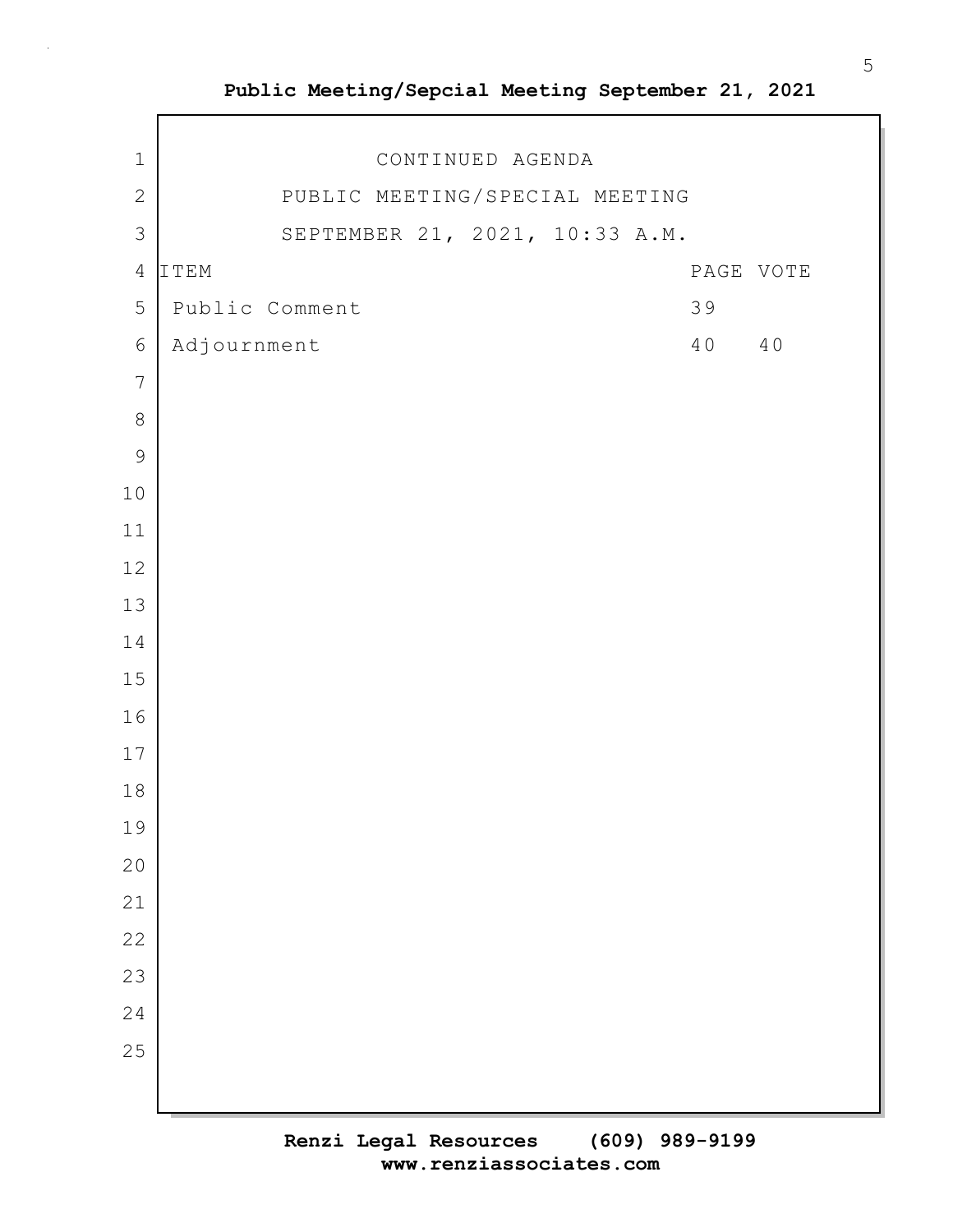|                | 6                                                                                         |          | $\,8\,$                                                                                            |
|----------------|-------------------------------------------------------------------------------------------|----------|----------------------------------------------------------------------------------------------------|
| 1              | (Public Special Meeting was                                                               | 1        | MS. FAUNTLEROY: And Chairman                                                                       |
| 2              | commenced at 10:33 a.m.)                                                                  | 2        | Plousis?                                                                                           |
| 3              | MR. NANCE: I would like to read an                                                        | 3        | MR. PLOUSIS: Present.                                                                              |
| 4              | opening statement. This is to advise the general                                          | 4        | MS. FAUNTLEROY: Mr. Chairman, with                                                                 |
| 5              | public that in compliance with Chapter 231 of the                                         | 5        | your permission, may I call out of order the                                                       |
| 6              | Public Laws of 1975 entitled the Senator Bryon M.                                         | 6        | special agenda and move to Item Number 3 for your                                                  |
| 7              | Baer Open Public Meeting Act, the new Jersey                                              | 7        | consideration.                                                                                     |
| 8              | Casino Control Commission, on September 15th                                              | 8        | First is the joint petition of                                                                     |
| 9              | 2021, filed with the Secretary of State at the                                            | 9        | Bally's Corporation and Premier Entertainment AC,                                                  |
| 10             | State House in Trenton a notice of this hearing.                                          | 10       | LLC, requesting permission for three officers to                                                   |
| 11             | On September 15th 2021, copies were                                                       | 11       | assume the duties and exercise the powers of                                                       |
| 12             | mailed to subscribers. Any member of the public                                           | 12       | their respective positions pending qualification.                                                  |
| 13             | who wishes to address the Commission will be                                              | 13       | This matter comes to you by way of a                                                               |
| 14             | given the opportunity to do so before the                                                 | 14       | petition that was filed on September 15, 2021                                                      |
| 15             | Commission adjourns for the day. Please                                                   | 15       | requesting the temporary qualification of Lee                                                      |
| 16             | acknowledge the Pledge of Allegiance.                                                     | 16       | Fenton to serve as director and chief executive                                                    |
| 17             | (The Flag Salute was recited.)                                                            | 17       | officer, Bally's Corporation; Robeson Reeves,                                                      |
| 18             | MR. PLOUSIS: Good morning.                                                                | 18       | chief operating officer of Bally's Corporation                                                     |
| 19             | Welcome. Everyone who is joining us remotely                                              | 19       | and James Ryan, director of Bally's Corporation.                                                   |
| 20             | today, as a measure to mitigate the spread of                                             | 20       | I believe counsel is present and can address the                                                   |
| 21             | COVID-19 and to protect the health and safety of                                          | 21       | matter directly.                                                                                   |
| 22             | meeting participants, as well as members of the                                           | 22       | MS. KAUFMAN: Hi. Yes. Thank you.                                                                   |
| 23             | public interested in the meeting today.                                                   | 23       | Lynne Kaufman, Cooper Levenson on behalf of                                                        |
| 24             | The Commission is continuing to use                                                       | 24       | Bally's Corporation. Thank you, Commissioners.                                                     |
|                | 25 remote collaboration technology for meeting                                            | 25       | This matter is before you in anticipation of the                                                   |
|                |                                                                                           |          |                                                                                                    |
|                |                                                                                           |          |                                                                                                    |
|                | 7                                                                                         |          | $\mathsf 9$                                                                                        |
| 1              |                                                                                           | 1        |                                                                                                    |
| $\overline{2}$ | participants. The public is able to listen<br>through access provided on the Commission's | 2        | upcoming transaction between Bally's Corporation                                                   |
| 3              | website as well as through our YouTube channel.                                           | 3        | and Gamesys. As general counsel stated, these<br>three gentlemen wish to assume the offices and be |
| 4              | We will accept public comments via email. Public                                          | 4        | temporarily qualified upon the closing of the                                                      |
| 5              | comments can be sent to                                                                   | 5        | transaction, which is, will be occurring,                                                          |
| 6              | public.comments@ccc.state.nj.us.                                                          | 6        | everybody hopes, within the next few weeks at the                                                  |
| 7              | I will repeat that website,                                                               | 7        | most. Thank you.                                                                                   |
| 8              | public.comments@ccc.state.nj.us beginning now and                                         | 8        | MR. PLOUSIS: The Division?                                                                         |
| 9              | any time throughout the meeting, ending at the                                            | 9        | MR. HOLLANDER: Good morning,                                                                       |
|                | 10 time of the adjournment of the meeting. This                                           | 10       | Chairman and Commissioners. I believe my                                                           |
| 11             | meeting is being transcribed, as well as                                                  | 11       | colleague, Deputy Attorney General Alessandra                                                      |
| 12             | recorded, and minutes will be available on our                                            | 12       | Baldini is on the line. Ally, are you connected?                                                   |
| 13             | website in due course.                                                                    | 13       | She might be having some technical difficulties,                                                   |
| 14             | To meeting callers, I ask that you                                                        | 14       | but I'm happy to respond for the Division.                                                         |
| 15             | follow the instructions provided with the web                                             | 15       | The Division has reviewed the                                                                      |
| 16             | link or the audio call-in code and place your                                             | 16       | petition and you have the Division's responses                                                     |
| 17             | phones on mute until your matter is called.                                               | 17       | dated September 20th and September 21st with no                                                    |
| 18             | Also, please remember to identify yourself before                                         | 18       | objection to the requested relief. At this time,                                                   |
| 19             | speaking. Thank you.                                                                      | 19       | the circulation has been circulated. The                                                           |
| 20             | MS. FAUNTLEROY: Thank you and good                                                        | 20       | Division reserves its position as to that and                                                      |
| 21             | morning. Please answer when I call your name for                                          | 21       | will provide comments on that resolution when it                                                   |
| 22             | the record, please. Commissioner Mollineaux?                                              | 22       | is circulated. Thank you very much.                                                                |
| 23             | MS. MOLLINEAUX: Present.                                                                  | 23       | MR. PLOUSIS: Thank you, Mr.                                                                        |
| 24<br>25       | MS. FAUNTLEROY: Vice Chair Cooper?<br>MS. COOPER: Present.                                | 24<br>25 | Hollander. Any questions for counsel?<br>MS. FAUNTLEROY: We're just                                |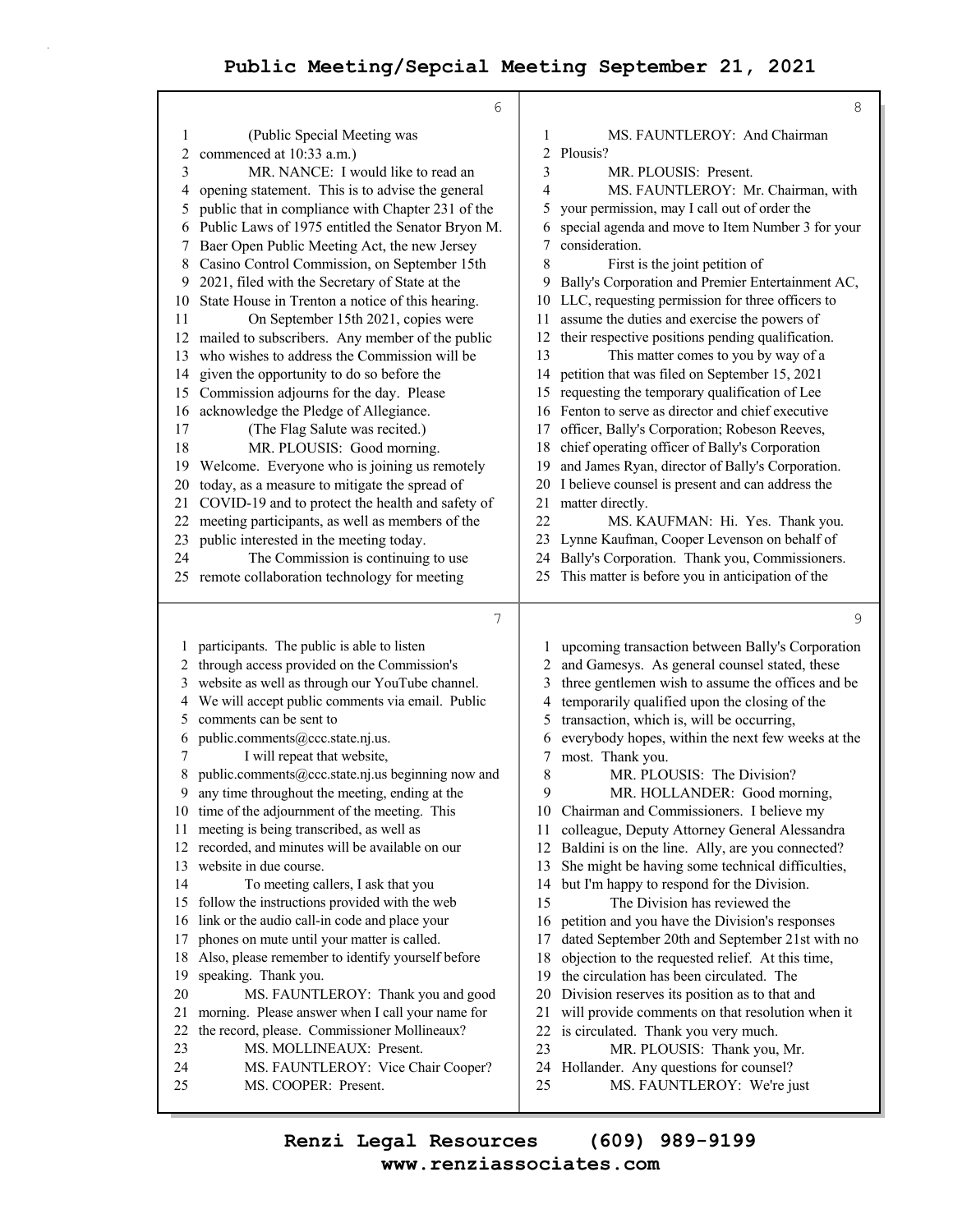|    | 10                                               |    | 12                                                   |
|----|--------------------------------------------------|----|------------------------------------------------------|
| 1  | confirming that Jordan Hollander's name is       | 1  | MS. FAUNTLEROY: With respect to                      |
| 2  | reflected in the record.                         | 2  | James Ryan as director.                              |
| 3  | MR. HOLLANDER: Sorry. For                        | 3  | MR. PLOUSIS: Is there a motion?                      |
| 4  | appearance, Jordan Hollander, Deputy Attorney    | 4  | MS. COOPER: Mr. Chairman, I'll make                  |
| 5  | General on behalf of the Division of Gaming      | 5  | the motion.                                          |
| 6  | Enforcement.                                     | 6  | MR. PLOUSIS: Is there a second?                      |
| 7  | MR. PLOUSIS: Thank you. Again, are               | 7  | MS. MOLLINEAUX: Mr. Chairman, I                      |
| 8  | there any questions for counsel? Hearing none,   | 8  | second the motion.                                   |
| 9  | is there a motion?                               | 9  | MR. PLOUSIS: Any further                             |
| 10 | MS. COOPER: Mr. Chairman, I move to              | 10 | discussion? Hearing none, roll call vote.            |
|    |                                                  | 11 | MS. FAUNTLEROY: Commissioner                         |
| 11 | adopt the draft resolution and authorize, on a   | 12 | Mollineaux?                                          |
| 12 | temporary basis and prior to plenary             |    |                                                      |
| 13 | qualification, the following officers to assume  | 13 | MS. MOLLINEAUX: Yes.                                 |
| 14 | the duties and exercise the powers of their      | 14 | MS. FAUNTLEROY: Vice Chair Cooper?                   |
| 15 | respective positions for Bally's Corporation.    | 15 | MS. COOPER: Yes.                                     |
| 16 | In accordance with the conditions                | 16 | MS. FAUNTLEROY: And Chairman                         |
| 17 | contained in N.J.S.A. 5:12-85.1c, N.J.S.A.       |    | 17 Plousis?                                          |
| 18 | 5:12-89b1 and two and N.J.A.C. 13:69C-2.7 with   | 18 | MR. PLOUSIS: Yes.                                    |
| 19 | regard to Mr. Lee Fenton, the director and chief | 19 | MS. FAUNTLEROY: Thank you. Now, we                   |
| 20 | executive officer.                               |    | 20 will return to agenda item number one and two are |
| 21 | MR. PLOUSIS: Is there a second?                  | 21 | connected, but we will call them separately. Mr.     |
| 22 | MS. MOLLINEAUX: Mr. Chairman, I                  |    | 22 Chairman, the first is the joint petition of      |
| 23 | second the motion.                               |    | 23 OCRM, LLC and AC Ocean Walk, LLC for approval of  |
| 24 | MR. PLOUSIS: Any further                         |    | 24 the management agreement, PRN 2252101.            |
|    | 25 discussion? Hearing none, roll call vote.     | 25 | This matter comes before you by way                  |
|    |                                                  |    |                                                      |
|    |                                                  |    |                                                      |
|    | 11                                               |    | 13                                                   |
|    |                                                  |    |                                                      |
| 1  | MS. FAUNTLEROY: Commissioner                     |    | 1 of a joint petition that was filed on August 13,   |
| 2  | Mollineaux?                                      |    | 2 2021 seeking approval of a management agreement    |
| 3  | MS. MOLLINEAUX: Yes.                             | 3  | between OCRM and AC Ocean. Again, counsel is         |
| 4  | MS. FAUNTLEROY: Vice Chair Cooper?               | 4  | present on that matter and I ask that they put       |
| 5  | MS. COOPER: Yes.                                 | 5  | their appearances on the record and proceed.         |
| 6  | MS. FAUNTLEROY: And Chairman                     | 6  | MS. KAUFMAN: Thank you. Lynne                        |
| 7  | Plousis?                                         |    | Kaufman, Cooper Levenson on behalf of OCRM, LLC.     |
| 8  | MR. PLOUSIS: Yes. With respect to                | 8  | MR. PLOUSIS: Thank you.                              |
| 9  | Robeson Reeves, chief operating officer.         | 9  | MS. BEN-DAVID: Good morning,                         |
| 10 | MR. PLOUSIS: Is there a motion?                  |    | 10 Chairman and Commissioners, Sara Ben-David,       |
| 11 | MS. COOPER: I'll make the motion,                | 11 | Deputy Attorney General appearing on behalf of       |
| 12 | Mr. Chairman.                                    | 12 | the Division of Gaming Enforcement.                  |
| 13 | MR. PLOUSIS: Is there a second?                  | 13 | MR. SCHRIER: Good morning, Chair                     |
| 14 | MS. MOLLINEAUX: Mr. Chairman, I                  |    | 14 Plousis, Vice Chair Cooper and Commissioner       |
| 15 | second the motion.                               | 15 | Mollineaux, Stephen D. Schrier with the law firm     |
| 16 | MR. PLOUSIS: Any further                         |    | 16 of Blank Rome on behalf of the joint petitioner,  |
| 17 | discussion? Hearing none, roll call vote.        | 17 | AC Ocean Walk, LLC, doing business as, Ocean         |
| 18 | MS. FAUNTLEROY: Commissioner                     | 18 | Casino Resort.                                       |
| 19 | Mollineaux?                                      | 19 | MR. PLOUSIS: Thank you. Before we                    |
| 20 | MS. MOLLINEAUX: Yes.                             | 20 | begin arguments, I understand there are several      |
| 21 | MS. FAUNTLEROY: Vice Chair Cooper?               | 21 | exhibits that have been premarked. Mr. Nance,        |
| 22 | MS. COOPER: Yes.                                 | 22 | can you identify them for the record?                |
| 23 | MS. FAUNTLEROY: And Chairman                     | 23 | MR. NANCE: Yes. Chair,                               |
| 24 | Plousis?                                         | 24 | Commissioners, the premarked exhibits are as         |
| 25 | MR. PLOUSIS: Yes.                                | 25 | follows. The petitioner submitted one exhibit        |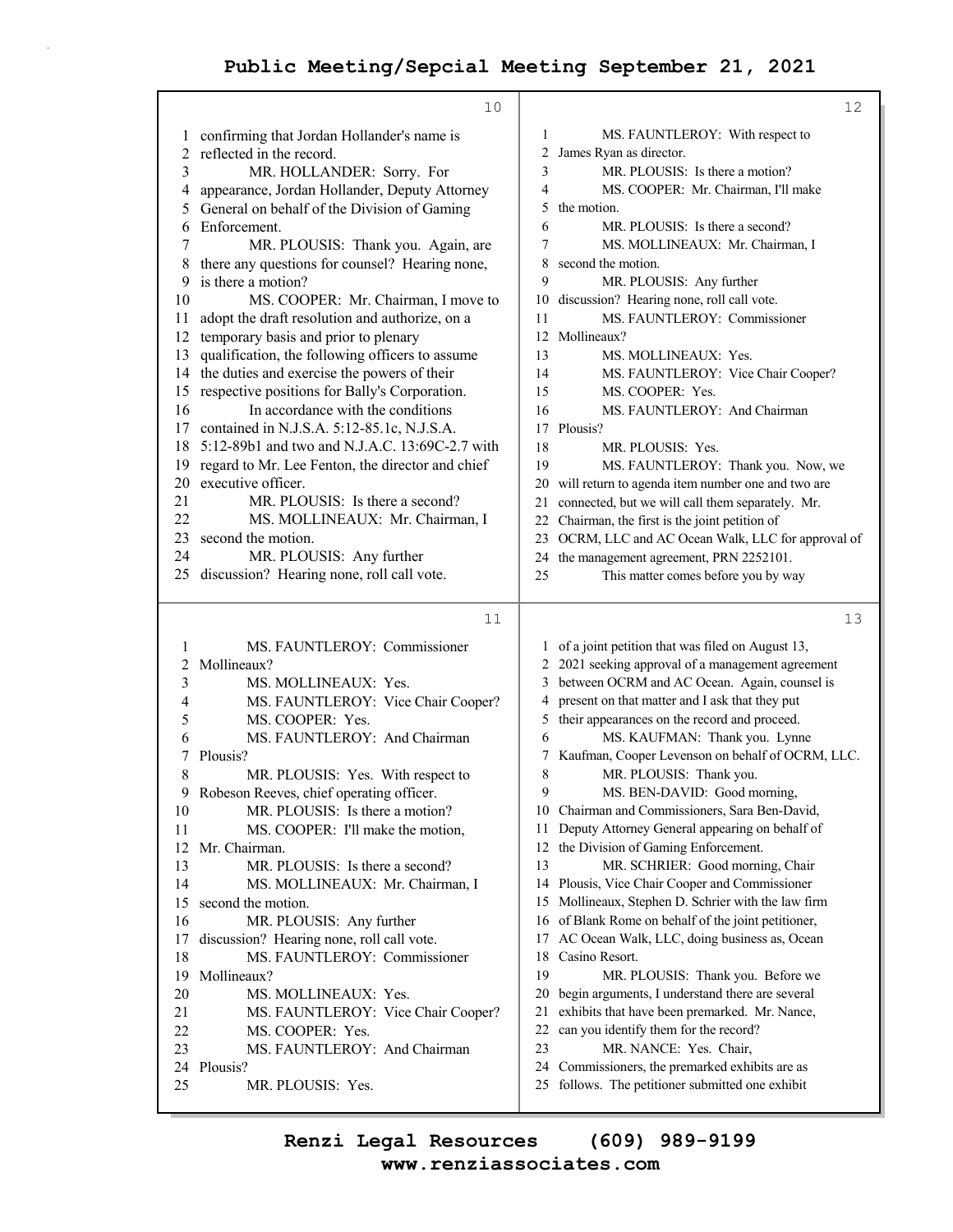|              | 14                                                                                                 |                | 16                                                                                               |
|--------------|----------------------------------------------------------------------------------------------------|----------------|--------------------------------------------------------------------------------------------------|
| 1            | premarked as P-1. P-1 is the draft management                                                      | 1              | There's a public right to know in                                                                |
| 2            | agreement between OCRM, LLC and AC Ocean Walk,                                                     | 2              | the context of this proceeding and rulings and                                                   |
| 3            | LLC.                                                                                               | 3              | the availability of the management agreement is                                                  |
| 4            | Division of Gaming Enforcement                                                                     | 4              | essential to both the approval of the agreement                                                  |
| 5            | submitted one exhibit premarked as D-1. D-1 is a                                                   | 5              | and the status designation of a proposed casino                                                  |
| 6            | report to the Casino Control Commission dated                                                      | 6              | manager.                                                                                         |
| 7            | September 8th 2021 on the joint petition of OCRM,                                                  | 7              | Counsel's proposal to have the                                                                   |
| 8            | LLC and AC Ocean Walk, LLC for approval of a                                                       | 8              | Commission approve the management agreement                                                      |
| 9            | management agreement and petition of OCRM, LLC                                                     | 9              | without having the actual agreement in a form                                                    |
| 10           | for a determination of status as a Casino Service                                                  | 10             | available to the public, does not provide for the                                                |
| 11           | Industry Enterprise, Petition Number 2252101 and                                                   | 11             | transparency contemplated by the Act. Hence, the                                                 |
|              | 12 Petition Number 0621601.                                                                        | 12             | Division's objection. Thank you.                                                                 |
| 13           | MR. PLOUSIS: I also understand                                                                     | 13             | MR. PLOUSIS: Thank you, dually                                                                   |
|              | 14 there's a sealing request pending for P-1. Does                                                 | 14             | noted by the Commission.                                                                         |
| 15           | counsel want to be heard on the request and the                                                    | 15             | MS. FAUNTLEROY: Mr. Chairman?                                                                    |
| 16           | admission of the exhibits into the record? Miss                                                    | 16             | MR. PLOUSIS: Yes.                                                                                |
|              | 17 Kaufman.                                                                                        | 17             | MR. FAUNTLEROY: I would indicate                                                                 |
| 18           | MS. KAUFMAN: I have reviewed the                                                                   | 18             | for the record that staff has been privy to those                                                |
| 19           | draft resolution of the Commission and I have no                                                   | 19             | discussions with respect to the sealing issue,                                                   |
| 20           | objections and have nothing to offer in addition                                                   | 20             | and the draft that counsel represents was                                                        |
| 21<br>22     | to that. Thank you.                                                                                | 21             | circulated pre those discussions. Staff                                                          |
| 23           | MR. PLOUSIS: Thank you. Division?<br>MS. BEN-DAVID: The Division does                              | 22             | recommends that, in light of those discussions                                                   |
|              | 24 have an objection that was circulated in as much                                                | 23<br>24       | that took place post the submission of the draft<br>resolution, that the Commission consider the |
| 25           | as it provides for the sealing request to be                                                       | 25             | alternative which is that D-1, which is the                                                      |
|              |                                                                                                    |                |                                                                                                  |
|              | 15                                                                                                 |                | 17                                                                                               |
| 1            |                                                                                                    | 1              | Division's report be fully admitted to the record                                                |
| $\mathbf{2}$ | addressed after today's proceeding. As you know,<br>requests for sealing are to be resolved by the | $\overline{c}$ | and redacted.                                                                                    |
| 3            | parties in advance of a proceeding so the                                                          | 3              | And with respect to P-1, the                                                                     |
| 4            | documents at issue can be entered into evidence                                                    | 4              | management agreement, that petitioners have until                                                |
| 5            | at the time of important casino licensure                                                          | 5              | Thursday to submit a written sealing request and                                                 |
| 6            | proceedings held before the Commission.                                                            | 6              | the Division be allowed to respond in writing to                                                 |
| 7            | In this case, counsel's not                                                                        | 7              | that sealing request by Monday, and that the                                                     |
| 8            | submitted a request for sealing of the Division's                                                  | 8              | resolution reflect that the authority forward it                                                 |
| 9            | report or the management agreement in advance.                                                     |                | 9 to you on behalf of the Commission to review                                                   |
| 10           | She's advocated instead for the Commission to                                                      |                | 10 those submissions and make an ultimate                                                        |
| 11           | approve the management agreement without those                                                     | 11             | determination with regard to the management                                                      |
| 12           | key documents in evidence and available to the                                                     | 12             | agreement sealing request.                                                                       |
| 13           | public as required by the Act and regulations and                                                  | 13             | MR. PLOUSIS: Thank you.                                                                          |
| 14           | to have the sealing decided later.                                                                 | 14             | MS. KAUFMAN: Chair, may I                                                                        |
| 15           | In the Division's view, there is a                                                                 | 15             | respectfully address the Commission?                                                             |
| 16           | process and it should be respected. The proposed                                                   | 16             | MR. PLOUSIS: The floor is yours,                                                                 |
| 17           | approach is not respectful of the requisite                                                        | 17             | Miss Kaufman.                                                                                    |
| 18           | process, the Commission, the Division and the                                                      | 18             | MS. KAUFMAN: Yes. First of all, we                                                               |
| 19           | public. Under Section 82 of the Casino Control                                                     | 19             | agree subject to the submission of the Division's                                                |
| 20           |                                                                                                    | 20             | report. Also, we would like to add to the                                                        |
|              | Act, the Commission is statutorily required to                                                     |                |                                                                                                  |
| 21           | consider and act upon all agreements for a                                                         | 21             | importance of transparency and public having                                                     |
| 22           | management of a casino because management                                                          | 22             | access to all important information that is                                                      |
| 23           | agreements are critical matters that should be                                                     | 23             | necessary. Obviously, we respect the regulatory                                                  |
| 24           | reviewed and approved at a proceeding in full                                                      | 24             | process and the statute and we are not suggesting                                                |
|              | 25 view of the public.                                                                             |                | 25 that that does not happen.                                                                    |

**www.renziassociates.com Renzi Legal Resources (609) 989-9199**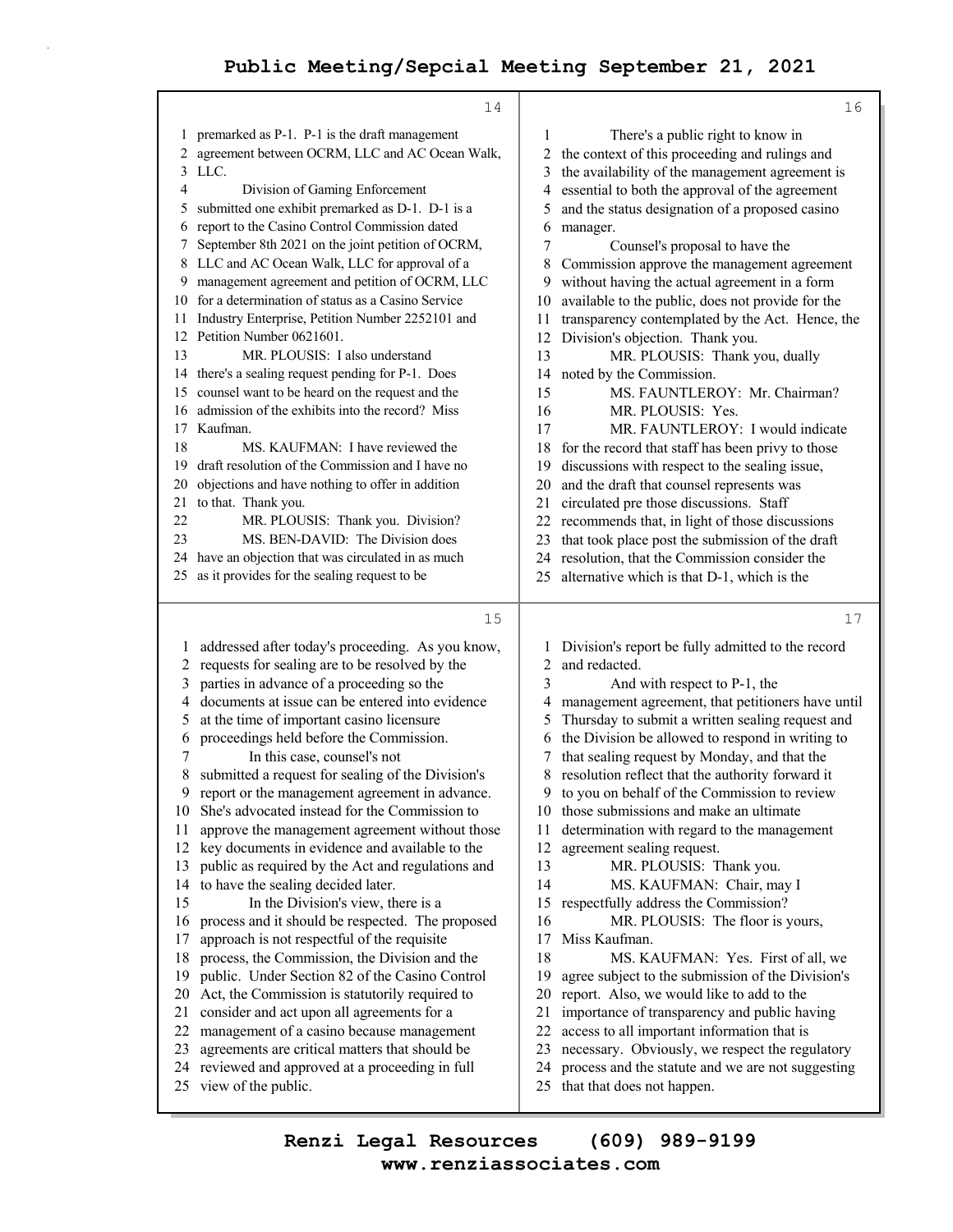|              | 18                                                                                     |          | 20                                                                                        |
|--------------|----------------------------------------------------------------------------------------|----------|-------------------------------------------------------------------------------------------|
| 1            | In accordance with precedent, as                                                       | 1        | sealing issue. I think that will be in                                                    |
| 2            | recently as last week, the Commission has                                              | 2        | everyone's best interest.                                                                 |
| 3            | deferred matters of sealing to a later time. In                                        | 3        | MR. PLOUSIS: Thank you.                                                                   |
| 4            | this case, the, while the management agreement                                         | 4        | MS. BEN-DAVID: Chairman, may I be                                                         |
| 5            | may be approved today, the management agreement                                        | 5        | heard again?                                                                              |
| 6            | is not going to be going into effect until after                                       | 6        | MR. PLOUSIS: Yes.                                                                         |
| 7            | the ICA hearing and after the qualification of                                         | 7        | MS. BEN-DAVID: Thank you. Just                                                            |
| 8            | OCRM.                                                                                  | 8        | wanted to address the point raised by Miss                                                |
| 9            | Therefore, there will actually be,                                                     | 9        | Kaufman regarding the handling of prior matters                                           |
| 10           | not only an opportunity for this matter to be                                          | 10       | and the precedent that had been set. I'm                                                  |
| 11           | resolved after this hearing, but there is going                                        | 11       | familiar with the situation with resorts, but I                                           |
| 12           | to be another public hearing where we will be                                          | 12       | would just like to make the point that that                                               |
| 13           | discussing the entire transaction and where the                                        | 13       | situation seems distinguishable.                                                          |
| 14           | management agreement fits into that transaction                                        | 14       | And that proceeding, it's my                                                              |
| 15           | and we respectfully submit that, at that time,                                         | 15       | understanding that the entire agreement had been                                          |
| 16           | the public will actually have a better picture of                                      | 16       | made public for a very long time which is not                                             |
| 17           | what actually -- how things will operate and will                                      | 17       | really the case under the proposal that Miss                                              |
| 18           | have transparency in the fullest sense. So I                                           | 18       | Kaufman is making here which is to have the                                               |
| 19           | just wanted to respectfully make those comments.                                       | 19       | agreement just withheld entirely from these                                               |
| 20           | Thank you.                                                                             | 20       | proceedings and have sealing addressed later.                                             |
| 21           | MR. PLOUSIS: Thank you.                                                                | 21       | But as to the offer that was set                                                          |
| 22           | MR. SCHRIER: May I heard be heard                                                      | 22       | forth by Miss Fauntleroy to have sealing                                                  |
| 23           | as well, Mr. Chairman?                                                                 | 23       | addressed within a short period of time of two                                            |
| 24           | MR. PLOUSIS: Yes.                                                                      | 24       | days, for Miss Kaufman to make her request and a                                          |
| 25           | MR. SCHRIER: Thank you. I would                                                        | 25       | subsequent two days to have it responded to by                                            |
|              |                                                                                        |          |                                                                                           |
|              |                                                                                        |          |                                                                                           |
|              |                                                                                        |          | 21                                                                                        |
|              | 19                                                                                     |          |                                                                                           |
| $\mathbf{I}$ | support what Miss Kaufman has just identified in                                       | 1        | the Division, we would not object to that                                                 |
| 2            | terms of her position on behalf of the joint                                           | 2        | framework given it's a short period of time.                                              |
| 3            | petitioner and I also support the staff's                                              | 3        | Thank you.                                                                                |
| 4            | recommendation regarding how to resolve the                                            | 4        | MR. PLOUSIS: Thank you. Dually                                                            |
| 5            | situation in a very short period of time                                               | 5        | noted. Commissioners, do you have any questions                                           |
| 6            | pertaining to proposed sealing of the management                                       | 6        | regarding the sealing request of the exhibits?                                            |
| 7            | agreement.                                                                             | 7        | MS. MOLLINEAUX: I do, Mr. Chairman.                                                       |
| 8            | I think it's important that we get                                                     | 8        | MR. PLOUSIS: Yes.                                                                         |
| 9            | this right, whatever amount of time it might take                                      | 9        | MS. MOLLINEAUX: Just to the                                                               |
|              | 10 and notwithstanding when a request were made or                                     | 10       | addressed the taking -- of why it's taking so                                             |
| 11           | how they're made, I think requests could be made                                       | 11       | long and why you weren't prepared at this                                                 |
| 12           | appropriately, even at this hearing, for the                                           | 12       | particular time.                                                                          |
| 13           | Commission's consideration.                                                            | 13       | MS. KAUFMAN: I presume,                                                                   |
| 14           | I just think here we have a counter                                                    | 14       | Commissioner, that's addressed to me. As I had                                            |
| 15           | veiling policy decision between the transparency                                       | 15       | indicated, I had a matter last week which Deputy                                          |
| 16           | and importance of the management agreement under                                       | 16       | Attorney General and I disagree on why that was                                           |
| 17           | the Act as well as Section 74.1 of the Act                                             | 17       | permitted to be handled at a later time, but it                                           |
| 18           | protects information that's provided                                                   | 18       | seemed to make sense to me, particularly because                                          |
| 19           | confidentially to the Commission and to the                                            | 19       | there were some general issues regarding                                                  |
| 20           | Division.                                                                              | 20       | information in a management agreement that                                                |
| 21           | I think having that process done as                                                    | 21       | perhaps to be considered to be proprietary or not                                         |
| 22           | quickly as possible benefits all parties,                                              | 22       | and was up to debate.                                                                     |
| 23           | including the public. Thank you.                                                       | 23       | It all seemed to make sense to me,                                                        |
| 24           | MS. KAUFMAN: I also do not object<br>25 to the shortened period of time to resolve the | 24<br>25 | especially because we are not going to be<br>managing or operating the casino or have any |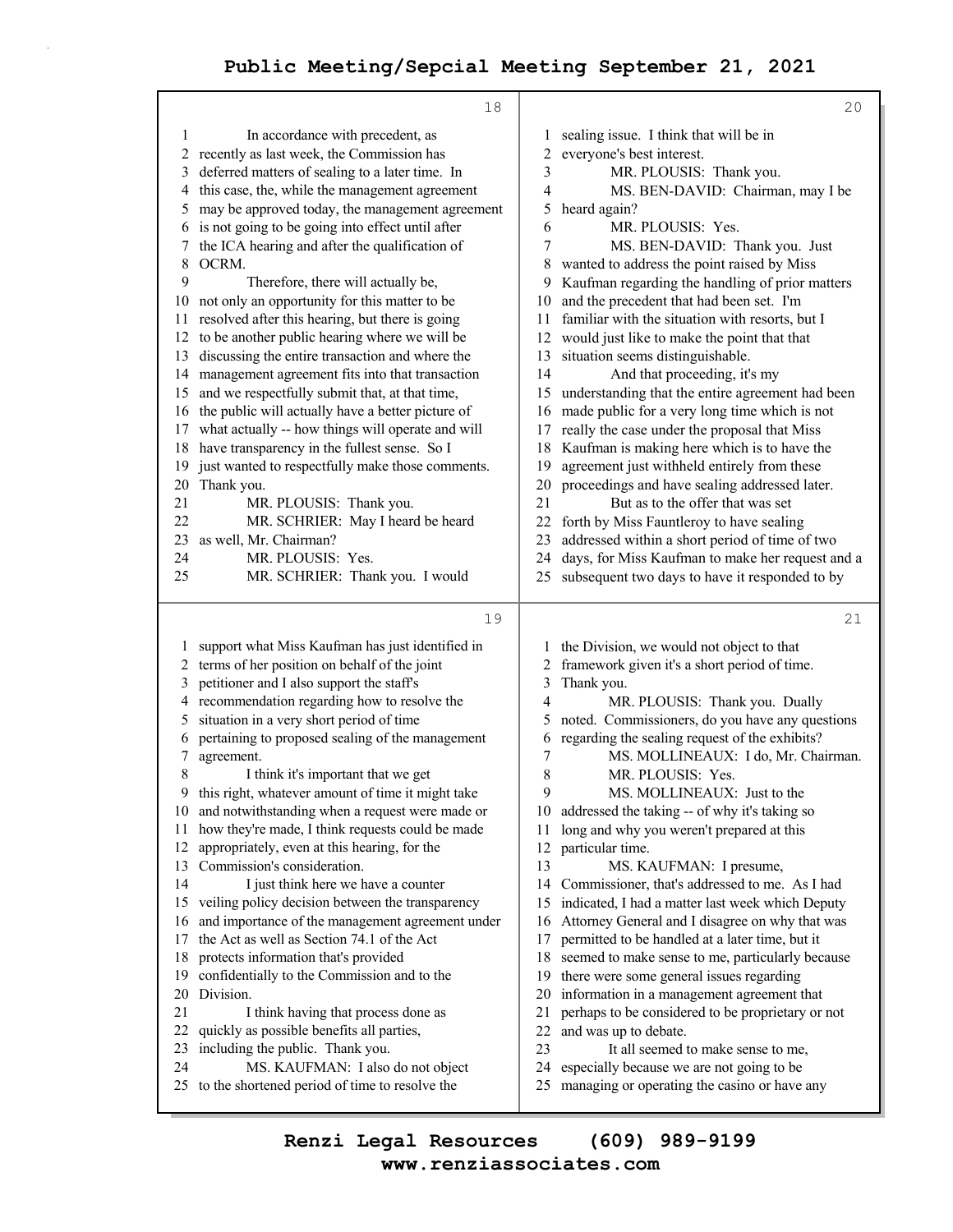|    | 22                                                                                                  |        | 24                                                                                               |
|----|-----------------------------------------------------------------------------------------------------|--------|--------------------------------------------------------------------------------------------------|
| 1  | right to be involved in Ocean yet to have that                                                      | 1      | point out that an affiliate of OCRM is being                                                     |
| 2  | matter also resolved after the hearing and                                                          | 2      | qualified as a holding company under a casino                                                    |
| 3  | perhaps have certain things be a consistent                                                         | 3      | license of Ocean.                                                                                |
| 4  | approach by the Commission.                                                                         | 4      | And the individual qualifiers of                                                                 |
| 5  | It was not that there was any -- was                                                                | 5      | OCRM are also being qualified as qualifiers under                                                |
| 6  | not being lax and not respecting the process. It                                                    | 6      | the casino license of Ocean. The next criteria                                                   |
| 7  | was a decision that made sense to, certainly to                                                     | 7      | is that the manager must own 10 percent or more                                                  |
| 8  | me, and my client.                                                                                  | 8      | of the equity of the casino licensee. In this                                                    |
| 9  | MR. PLOUSIS: Any further questions?                                                                 | 9      | instance, an affiliate of the manager will own                                                   |
| 10 | If there's nothing further, I move Exhibits P-1                                                     | 10     | considerably more than 10 percent of an equity                                                   |
| 11 | and D-1 into evidence subject to final decision                                                     | 11     | interest in Ocean.                                                                               |
| 12 | on the petitioner's sealing request with respect                                                    | 12     | The management agreement was before                                                              |
| 13 | to P-1. Is there a second?                                                                          | 13     | the complete management of casino space and must                                                 |
| 14 | MS. COOPER: Mr. Chairman, I'll                                                                      | 14     | provide the sole and unrestricted power to direct                                                |
| 15 | second that.                                                                                        | 15     | gaming operations of the manager. That, as                                                       |
| 16 | MR. PLOUSIS: Any further                                                                            | 16     | pointed out in the petition, has occurred. The                                                   |
| 17 | discussion? Hearing none, all in favor, say aye.                                                    | 17     | management agreement also must be for a                                                          |
| 18 | <b>BOARD MEMBERS: Aye.</b>                                                                          | 18     | sufficient duration of time to ensure stability                                                  |
| 19 | MR. PLOUSIS: Opposed? Ayes have                                                                     | 19     | and success of the casino licensee.                                                              |
| 20 | it. We can now hear your presentations on this                                                      | 20     | In this instance, we will state that                                                             |
| 21 | matter. Miss Kaufman, please begin.                                                                 | 21     | while the initial durational period is for                                                       |
| 22 | MS. KAUFMAN: Thank you, Chair. As                                                                   | 22     | shorter period of time in other management                                                       |
|    | 23 you're aware, last week you approved a structure                                                 | 23     | agreements, there are two much longer renewal                                                    |
|    | 24 to facilitate an investment by OCR Investment,                                                   | 24     | periods. And, unlike other management                                                            |
|    | 25 LLC indirectly into AC Ocean Walk, LLC, casino                                                   | 25     | agreements, there is a much higher percentage of                                                 |
|    |                                                                                                     |        |                                                                                                  |
|    | 23                                                                                                  |        | 25                                                                                               |
| 1  |                                                                                                     |        |                                                                                                  |
|    |                                                                                                     |        |                                                                                                  |
| 2  | licensing known as Ocean.                                                                           | 1<br>2 | equity interest in the casino licensee.                                                          |
| 3  | The matters before you today are the                                                                |        | So by virtue of that equity                                                                      |
| 4  | next step before we have what I had just                                                            | 3<br>4 | interest, it builds in desire for the casino to                                                  |
| 5  | discussed which is the full ICA hearing, after                                                      | 5      | succeed. Lastly, the agreement must provide for                                                  |
| 6  | which time, if we are, if qualified and the ICA<br>is approved, at which time, the transaction will | 6      | joint and several liability between among between                                                |
| 7  | occur and investment will be made.                                                                  | 7      | the CL licensee and the manager and the proposed<br>management agreement does have that required |
| 8  | And pending resolution of today, the                                                                | 8      | language.                                                                                        |
| 9  | OCRM will begin to manage the property. In the                                                      | 9      | Therefore, we would respectfully                                                                 |
|    | 10 first petition before you today, we have the                                                     | 10     | request the Commission to approve the form of                                                    |
| 11 | approval of the management agreement for OCRM to                                                    | 11     | management agreement.                                                                            |
| 12 | do so. There are specific requirements under the                                                    | 12     | MR. PLOUSIS: Thank you.                                                                          |
| 13 | Casino Control Act in order for an agreement to                                                     | 13     | MR. SCHRIER: Mr. Chairman, may I be                                                              |
| 14 | be approved as a management agreement.                                                              | 14     | heard?                                                                                           |
| 15 | We submit that the management                                                                       | 15     | MR. PLOUSIS: Proceed.                                                                            |
| 16 | agreement before you today meets those criteria.                                                    | 16     | MR. SCHRIER: Thank you. First, I                                                                 |
| 17 | And I will quickly run through the criteria,                                                        | 17     | want to thank you all for holding this special                                                   |
| 18 | although they are set forth in the petition                                                         | 18     | meeting today. We do appreciate that. I join in                                                  |
| 19 | before you today. The party who is going to be                                                      | 19     | Miss Kaufman's position that she presented on                                                    |
| 20 | managing the casino either needs to either hold a                                                   | 20     | behalf of the co-petitioner. I believe that the                                                  |
| 21 | casino license or CSIE license or is an applicant                                                   | 21     | management agreement does comply with the Act,                                                   |
| 22 | therefore.                                                                                          | 22     | Section 82C as outlined by Miss Kaufman.                                                         |
| 23 | I will address that more                                                                            | 23     | I've also reviewed the Division's                                                                |
| 24 | specifically for the next matter. However, as                                                       | 24     | report, and I believe that report also summarizes                                                |
| 25 | you know, we are requesting a CSIE. We'll also                                                      | 25     | how those criteria have been met by the                                                          |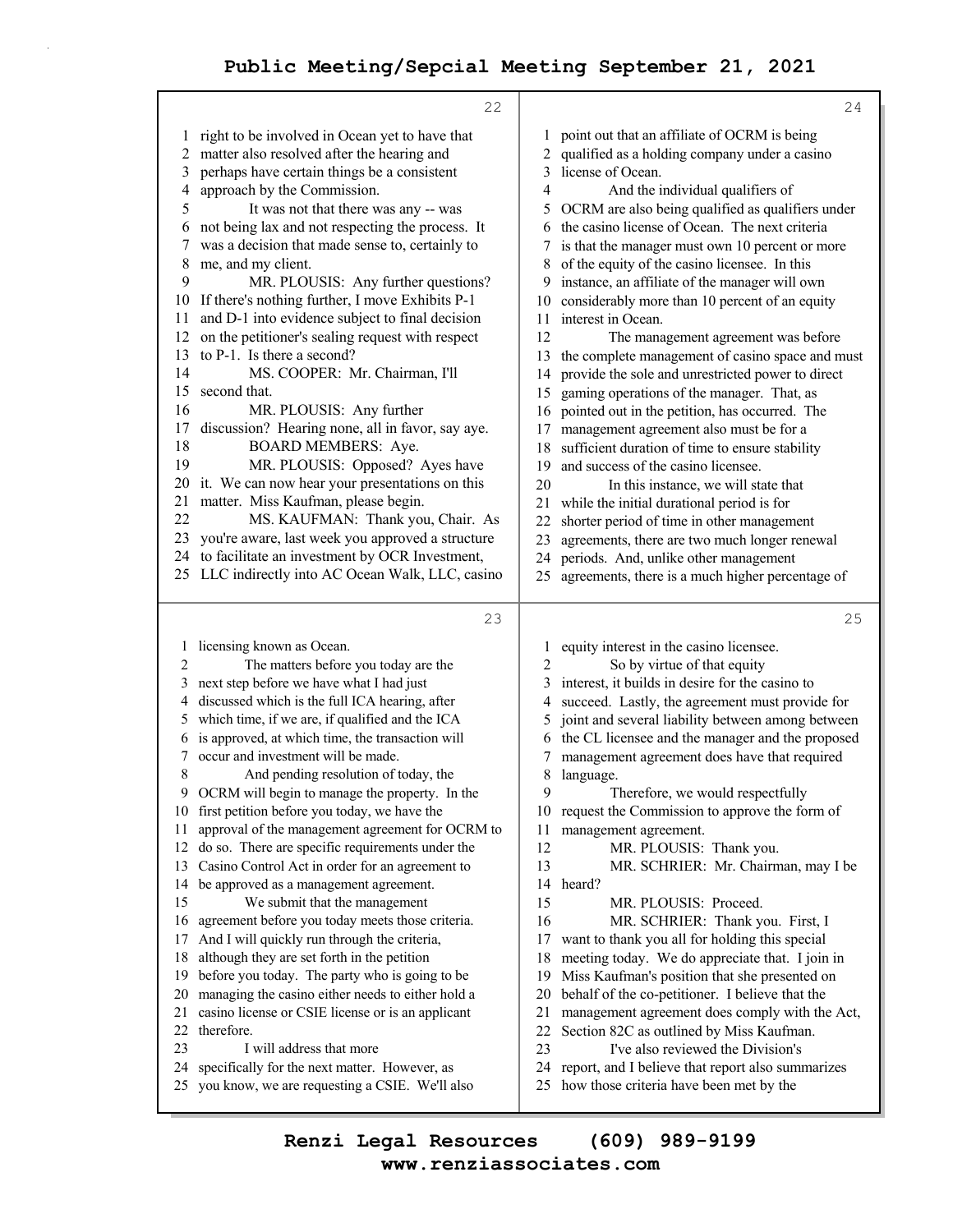|          | 26                                                                                                  | 28                                                                                                     |
|----------|-----------------------------------------------------------------------------------------------------|--------------------------------------------------------------------------------------------------------|
|          | management agreement and I would ask for that you                                                   | today, AC Ocean Walk, doing business as Ocean<br>1                                                     |
| 2        | approve the management agreement today. Thank                                                       | Casino and OCRM, LLC, seek approval of a proposed<br>2                                                 |
| 3        | you.                                                                                                | management agreement between them.<br>3                                                                |
| 4        | MR. PLOUSIS: Division?                                                                              | 4<br>The Casino Control Act provides that                                                              |
| 5        | MS. BEN-DAVID: Good morning again,                                                                  | every agreement for the management of a casino<br>5                                                    |
| 6        | Chairman and Commissioners, Sara Ben-David on                                                       | must be in writing, include certain mandatory<br>6                                                     |
| 7        | behalf of the Division. The petitioners are                                                         | components and be approved by the Commission.<br>7                                                     |
| 8        | seeking approval of a management agreement                                                          | The Act further directs the Commission to require<br>8                                                 |
| 9        | between OCRM, LLC and casino licensee, AC Ocean                                                     | the following with respect to the casino<br>9                                                          |
| 10       | Walk, LLC.                                                                                          | management agreement.<br>10                                                                            |
| 11       | OCRM, LLC is wholly owned by trusts                                                                 | 11<br>Each party to the agreement hold a                                                               |
| 12       | established for the benefit of the descendants of                                                   | casino license or a Casino Industry Enterprise<br>12                                                   |
| 13       | Marion Ellich. As you know, the same trusts own                                                     | License. That a casino manager owns at least 10<br>13                                                  |
| 14       | OCR Investment, LLC, which is planning to make a                                                    | percent of the casino licensee's equities<br>14                                                        |
| 15       | two phase investment in the Ocean Casino                                                            | securities, that the management agreement be for<br>15                                                 |
| 16       | operation.                                                                                          | the complete management of all casino space and<br>16                                                  |
| 17       | The Casino Control Act sets forth                                                                   | provide for sole and unrestricted power to direct<br>17                                                |
| 18       | certain requirements for a management agreement,<br>which Miss Kaufman has reviewed, so I won't     | casino gaming operations.<br>18<br>19                                                                  |
| 19<br>20 | repeat them. But as has been indicated, AC Ocean                                                    | That the agreement be for a long<br>enough term that ensures reasonable, continuity,<br>20             |
| 21       | Walk, LLC holds a casino license. The Commission                                                    | stability and independence in the management of<br>21                                                  |
| 22       | will determine today if OCRM, LLC should hold                                                       | gaming operations. And lastly, that each party<br>22                                                   |
| 23       | either a casino license or CSIE license.                                                            | to the agreement be jointly and individually<br>23                                                     |
| 24       | OCRM, LLC, does not own at least 10                                                                 | liable for all acts, omissions and violations of<br>24                                                 |
|          | 25 percent of the equity securities of AC Ocean                                                     | 25 the Casino Control act by either party to the                                                       |
|          |                                                                                                     |                                                                                                        |
|          | 27                                                                                                  | 29                                                                                                     |
|          | 1 which is a requirement of the Act. However, the                                                   | agreement regardless of the knowledge of the Act,<br>1                                                 |
| 2        | Division's view is that the purpose of the                                                          | omission or violation or any provision in the<br>2                                                     |
|          |                                                                                                     |                                                                                                        |
| 3        | requirement is satisfied under the circumstances                                                    | 3<br>agreement to the contrary.                                                                        |
| 4        | presented where the owner of OCRM, LLC, will also                                                   | In this case, each party to the OCRM<br>4                                                              |
| 5        | hold a significant indirect interest in AC Ocean                                                    | and Ocean Management Agreement will be licensed.<br>5                                                  |
| 6        | as indicated by Miss Kaufman.                                                                       | We will consider and decide the issue of the<br>6                                                      |
| 7        | The agreement is for the complete                                                                   | appropriate licensure for OCRM as our next agenda<br>7                                                 |
| 8        | management of the casino. As to duration, the                                                       | item. OCRM is an affiliate and sister subsidiary<br>8                                                  |
| 9        | initial term is only two years. However, in the                                                     | of OCR Investment, which is an applicant for<br>9.                                                     |
| 10       | Division's view, other provisions in the                                                            | interim casino authorization and through its<br>10                                                     |
| 11       | agreement, and again, the relationship between                                                      | framework and investment agreement with<br>11<br>12                                                    |
| 12<br>13 | the parties provide adequate assurance of                                                           | (inaudible) 32.4 percent and up to potentially 50<br>13                                                |
| 14       | continuities, stability and independence in                                                         | percent of AC Ocean's holding company.<br>14                                                           |
| 15       | management as required by the Act.<br>Finally, each party is jointly and                            | The purpose of requiring, at lease a<br>15<br>10 percent ownership interest, is so the                 |
| 16       | separately liable for all acts, omissions and                                                       | Commission can be assured that the casino manager<br>16                                                |
| 17       | violations of the Act. Therefore, the Division                                                      | has a vested financial interest in the success of<br>17                                                |
| 18       | recommends that the Commission approve the                                                          | the casino operations and ties that success to<br>18                                                   |
| 19       | management agreement subject to the conditions                                                      | the managers performance.<br>19                                                                        |
| 20       | outlined in the Division's letter report which                                                      | 20<br>Here, the commonality of the                                                                     |
| 21       | was filed on September 8th 2021. Thank you.                                                         | interest between OCRM and AC Ocean is significant<br>21                                                |
| 22       | MR. PLOUSIS: Thank you.                                                                             | 22<br>and supports a finding that the 10 percent                                                       |
| 23       | Commissioners, are there any questions for                                                          | 23<br>ownership interest requirement has been met. The                                                 |
| 24<br>25 | counsel? Counsel, is there any further items to<br>be added? Hearing none, as we heard from counsel | management agreement is for the complete<br>24<br>management of Ocean and provides OCRM with the<br>25 |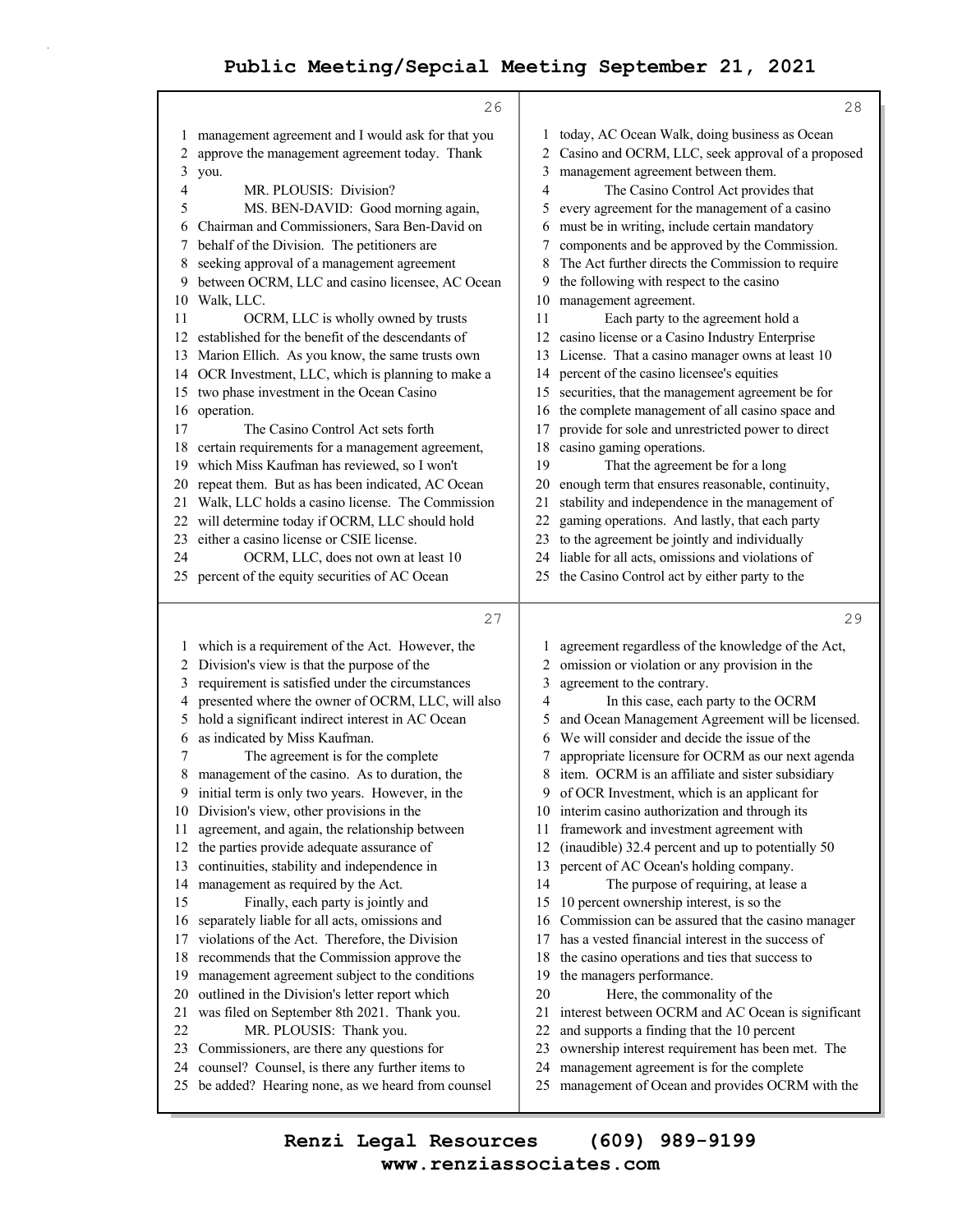|              | 30                                                                                 |                  | 32                                                                                               |
|--------------|------------------------------------------------------------------------------------|------------------|--------------------------------------------------------------------------------------------------|
| 1            | authority, direct casino operations for an                                         | 1                | MR. SCHRIER: Thank you.                                                                          |
| 2            | initial period of two years.                                                       | $\boldsymbol{2}$ | MS. KAUFMAN: Thank you.                                                                          |
| 3            | The agreement is automatically                                                     | 3                | MS. FAUNTLEROY: The next item for                                                                |
| 4            | extended for two terms of five years each unless                                   | 4                | your consideration is the companion matter which                                                 |
| 5            | either party gives 90 days prior written notice                                    | 5                | is the petition of OCRM, LLC for a determination                                                 |
| 6            | of its intent not to extend the agreement. Two                                     | 6                | of status as a Casino Service Industry Enterprise                                                |
| 7            | years is relatively a short initial term. The                                      | 7                | PRN 2292102. Again, this matter is related to                                                    |
| 8            | purpose of this requirement, as noted in the Act                                   | 8                | the item you just resolved.                                                                      |
| 9            | is to ensure continuity, stability and                                             | 9                | The petition seeking this particular                                                             |
| 10           | independence in casino operations.                                                 | 10               | determination was filed on August 17, 2021. Same                                                 |
| 11           | Notably, OCRM does not intend to                                                   | 11               | counsel are here to proceed. However, this is                                                    |
| 12           | replace any of AC Ocean's current executive team.                                  | 12               | not a joint petition. It is a petition of OCRM.                                                  |
| 13           | Additionally, the management agreement includes a                                  | 13               | MS. KAUFMAN: Thank you. Lynne                                                                    |
| 14           | number of provisions that ensure continuity of                                     | 14               | Kaufman again, and I believe my partner, Lloyd                                                   |
| 15           | operations should the agreement not be extended.                                   | 15               | Levenson, also may be here. I just want to                                                       |
| 16           | Further, as noted, the planned                                                     | 16               | recognize that. Thank him for his assistance                                                     |
| 17           | ownership, interest in Ocean provides a                                            | 17               | here. This matter, and described, is for a                                                       |
| 18           | sufficient incentive to ensure a seamless                                          | 18               | determination of licensure status of OCRM.                                                       |
| 19           | transition should the management agreement not be                                  | 19               | Specifically, OCRM is requesting a                                                               |
| 20           | extended. Lastly, the agreement appropriately                                      | 20               | determination that it hold a Casino Service                                                      |
| 21           | requires that each party will be jointly and                                       | 21               | Industry Enterprise license instead of a casino                                                  |
| 22           | individually viable as mandated.                                                   | 22               | license pursuant to Section 827 of the Act.                                                      |
| 23           | In my opinion, petitioners have                                                    | 23               | While the agreement is chose the requisite                                                       |
|              | 24 provided the Commission with the management                                     | 24               | control to be a management agreement under the                                                   |
| 25           | agreement that complies with the requirement of                                    | 25               | Casino Control Act, as the Division pointed out                                                  |
|              |                                                                                    |                  |                                                                                                  |
|              | 31                                                                                 |                  | 33                                                                                               |
|              |                                                                                    |                  |                                                                                                  |
| 1            | Section 82C of the Act and warrants our approval.                                  | 2                | 1 in its report, it's control is not unfettered and                                              |
| 2            | Are there any additional questions or comments?                                    | 3                | as a matter of a fact, there are 22 separate<br>areas where the OCRM must either consult or seek |
| 3<br>4       | Hearing none, is there a motion on this matter?<br>MS. MOLLINEAUX: Mr. Chairman, I | 4                |                                                                                                  |
| 5            | move to adopt the draft resolution and approve                                     | 5                | approval of Ocean before making a final<br>determination.                                        |
| 6            | the management agreement and find, A, the draft                                    | 6                | The employee, all the employees will                                                             |
| 7            | management agreement complies with the                                             | 7                | remain employees of Ocean. And the general                                                       |
| 8            | requirements in N.J.S.A. 5:12-82C, 7 and 10 of                                     | 8                | manager of Ocean will continue in a CEO position.                                                |
| 9            | the Act.                                                                           | 9                | The Act provides for a CSIE in certain instances,                                                |
| 10           | And B, the draft management                                                        | 10               | and we purport that, as stated in the papers, and                                                |
| 11           | agreement includes, within its terms, all                                          | 11               | as the division detailed in its report that this                                                 |
| 12           | provisions reasonably necessary to best                                            | 12               | is an appropriate and required, perhaps, occasion                                                |
| 13           | accomplish the policies of the Act in accordance                                   | 13               | to have a CSIE license be issued instead of a                                                    |
| 14           | with N.J.S.A. 5:12-82C 5 based upon, and to the                                    | 14               | casino license.                                                                                  |
| 15           | extent set forth in the findings and rulings and                                   | 15               | I again point out that the                                                                       |
| 16           | subject to the conditions contained in the                                         | 16               | qualifiers of OCRM are being qualified as                                                        |
| 17           | resolution.                                                                        | 17               | qualifiers of a casino licensee in connection                                                    |
| 18           | MR. PLOUSIS: Is there a second?                                                    | 18               | with OCR Investments and they're not being                                                       |
| 19           | MS. COOPER: Mr. Chair, I second the                                                | 19               | qualified standard, although it is the same                                                      |
| 20           | motion.                                                                            | 20               | standard under the CSIE said regulations and                                                     |
| 21           | MR. PLOUSIS: Any further                                                           | 21               | area. Thank you.                                                                                 |
| 22           | discussion? Hearing none, all in favor, say aye.                                   | 22               | MR. PLOUSIS: Division?                                                                           |
| 23           | <b>BOARD MEMBERS: Aye.</b>                                                         | 23               | MS. BEN-DAVID: Sara Ben-David,                                                                   |
| 24<br>25 it. | MR. PLOUSIS: Opposed? Ayes have                                                    | 24<br>25         | again, appearing on behalf of the Division of<br>Gaming Enforcement. As has been reviewed on the |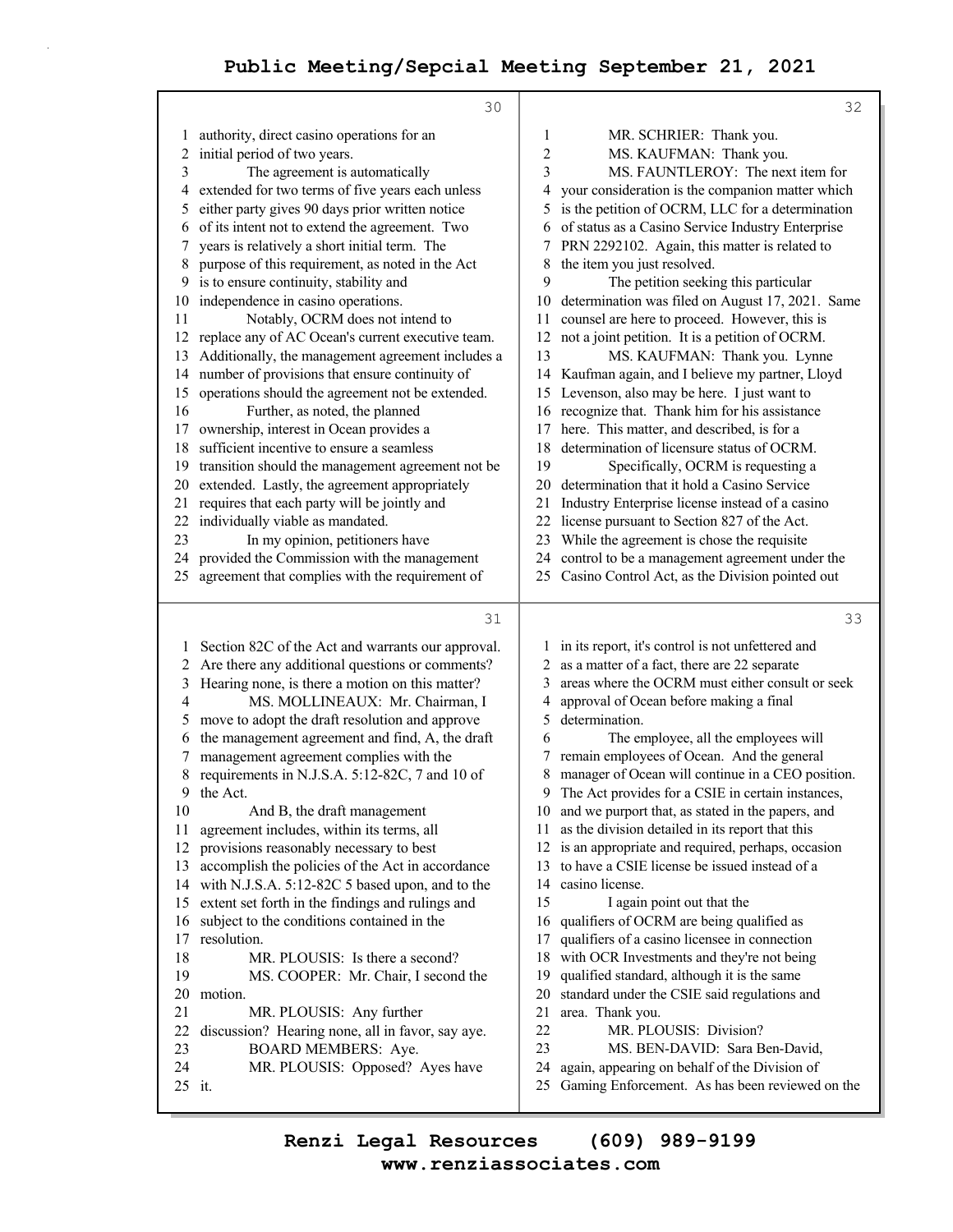|              | 34                                                                                                  |          | 36                                                                                     |
|--------------|-----------------------------------------------------------------------------------------------------|----------|----------------------------------------------------------------------------------------|
| 1            | prior item as well as by Miss Kaufman on this                                                       | 1        | I am satisfied based on the                                                            |
| 2            | item, the Casino Control Act requires the manager                                                   | 2        | specifics of this matter, including the arguments                                      |
| 3            | of a casino to hold either casino service                                                           | 3        | of the counsel, the information contained in the                                       |
| 4            | enterprise license or a casino license.                                                             | 4        | petition, the Division's report and                                                    |
| 5            | The Division has reviewed the                                                                       | 5        | recommendations and the terms of the management                                        |
| 6            | authority of OCRM, LLC under the management                                                         | 6        | agreement.                                                                             |
| 7            | agreement, and the Division finds OCRM, LLC's                                                       | 7        | And in light of the upcoming                                                           |
| 8            | control will not be unfettered in several                                                           | 8        | consideration of the OCR investment petition for                                       |
| 9            | important areas as reviewed by Miss Kaufman. I                                                      | 9        | an ICA, that this is an instance where the Casino                                      |
| 10           | believe there's 23 of them, including matters                                                       | 10       | Service Industry Enterprise license is                                                 |
| 11           | related to personnel, financial controls and                                                        | 11       | appropriate, and that the OCRM request, subject                                        |
|              | 12 casino operations.                                                                               | 12       | to a number of conditions, should be granted.                                          |
| 13           | In these areas, OCRM, LLC, is often                                                                 | 13       | OCRM, as manager of Ocean, will have                                                   |
|              | 14 required to consult with and obtain the prior                                                    | 14       | control over Ocean's casino's operations as                                            |
| 15           | approval of AC Ocean Walk, LLC. On September 8th                                                    | 15       | required for the approval of the management                                            |
| 16           | 2021, the division filed a letter report                                                            | 16       | agreement. However, that control is not limited                                        |
| 17           | regarding this matter based on the consultation                                                     | 17       | in the number of important and sensitive areas.                                        |
| 18           | and preapproval rights retained by AC Ocean Walk,                                                   | 18       | Prior approval of and or consultation with AC                                          |
| 19           | LLC, the Division believes it would be                                                              | 19       | Ocean is required in critical areas such as                                            |
| 20           | appropriate for OCRM, LLC to seek licensure as a                                                    | 20       | personnel decisions, financial controls and                                            |
| 21           | CSIE rather than casino licensure. Thank you.                                                       | 21       | casino operations.                                                                     |
| 22           | MR. PLOUSIS: For the record, P-1                                                                    | 22       | Further, the Division has reviewed                                                     |
| 23           | and D-1 are also relevant to this matter and both                                                   | 23       | the filings extensively and has recommended,                                           |
| 24<br>25     | have been already admitted into evidence in the<br>sealing request with respect to P-1 be addressed | 24<br>25 | subject to several conditions, that the                                                |
|              |                                                                                                     |          | Commission grant OCRM's request.                                                       |
|              |                                                                                                     |          |                                                                                        |
|              | 35                                                                                                  |          | 37                                                                                     |
|              |                                                                                                     |          |                                                                                        |
| $\mathbf{I}$ | by delegated authority to me, we do not need to                                                     | 1        | I'm satisfied that the proposed                                                        |
| 2            | repeat that step here. I wanted to add that into                                                    | 2        | conditions are not only appropriate, but                                               |
| 3            | the record. Commissioners, do you have any                                                          | 3        | necessary to ensure that the regulatory                                                |
| 4<br>5       | questions for either counsel?<br>MS. MOLLINEAUX: No.                                                | 4<br>5   | authorities remain informed on the ongoing basis                                       |
| 6            | MS. COOPER: I'm satisfied. Thank                                                                    | 6        | of the real-time impact of the implementation of                                       |
| 7            | you.                                                                                                | 7        | the management agreement.                                                              |
| 8            | MR. PLOUSIS: By separate petition,                                                                  | 8        | With that being said, are there any<br>further questions or comments? Hearing none, is |
|              | 9 OCRM, LLC seeks a ruling from the Commission that                                                 |          | 9 there a motion on this matter?                                                       |
|              | 10 it should be licensed as a Casino Service                                                        | 10       | MS. COOPER: Mr. Chairman, I move to                                                    |
| 11           | Industry Enterprise, not a casino licensee. In                                                      | 11       | adopt the draft resolution and grant the request                                       |
| 12           | connection with its now approved management                                                         | 12       | to relief and find that, A, pursuant to N.J.S.A.                                       |
| 13           | agreement with AC Ocean.                                                                            | 13       | 5:12-82C, number 7, OCRM, LLC is eligible for and                                      |
| 14           | As noted by the parties in their                                                                    | 14       | is required to obtain a Casino Service Industry                                        |
| 15           | filings, a 2011 amendment to Section 82C of the                                                     | 15       | Enterprise license pursuant to N.J.S.A. 5:12-92A                                       |
| 16           | Act provided that the Commission with the                                                           | 16       | in connection with its management agreement with                                       |
| 17           | discretion to require a party to a casino                                                           | 17       | AC Ocean Walk, LLC.                                                                    |
| 18           | management agreement to hold either a casino                                                        | 18       | And B, OCRM, LLC, shall not be                                                         |
| 19           | license or a Casino Service Industry Enterprise                                                     | 19       | required to obtain a casino license in connection                                      |
|              | 20 license.                                                                                         | 20       | with its management agreement with a AC Ocean                                          |
| 21           | The amendment gives us greater                                                                      | 21       | Walk, LLC, based upon, and to the extent set                                           |
| 22           | flexibility to address the ever changing gaming                                                     | 22       | forth in the findings and rulings and subject to                                       |
| 23           | environment, but it still ensures that we have                                                      | 23       | the conditions contained in the resolution.                                            |
| 24           | the necessary regulatory tools to maintain<br>25 integrity within our gaming industry.              | 24<br>25 | MR. PLOUSIS: Is there a second?<br>MS. MOLLINEAUX: Mr. Chairman, I                     |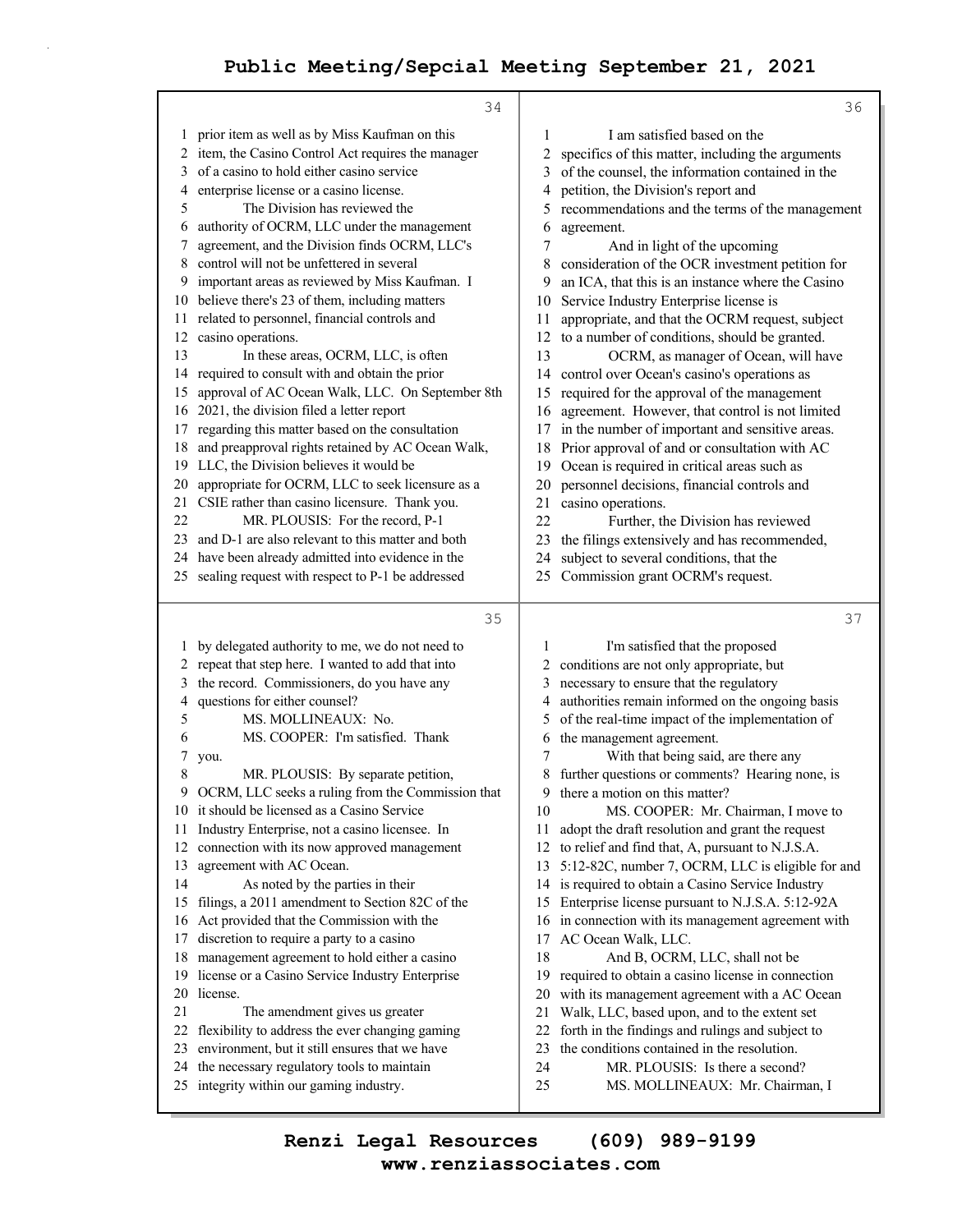$\Gamma$ 

|                | 38                                                | 40                                                      |
|----------------|---------------------------------------------------|---------------------------------------------------------|
| 1              | second the motion.                                | (Remote Public Special Meeting was<br>1                 |
| $\overline{c}$ | MR. PLOUSIS: Any further                          | $\overline{c}$<br>adjourned at 11:21 a.m.)              |
| 3              | discussion? Hearing none, roll call vote.         | 3                                                       |
| 4              | MS. FAUNTLEROY: Miss Mollineaux?                  | $\overline{4}$                                          |
| 5              | MS. MOLLINEAUX: Yes.                              | 5                                                       |
| 6              | MS. FAUNTLEROY: Vice Chair Cooper?                | 6                                                       |
| 7              | MS. COOPER: Yes.                                  | 7                                                       |
| 8              | MS. FAUNTLEROY: And Chairman                      | 8                                                       |
| 9              | Plousis?                                          | 9                                                       |
| 10             | MR. PLOUSIS: Yes. Thank you.                      | 10                                                      |
| 11             | MS. KAUFMAN: Commissioners, may I                 | 11                                                      |
| 12             | just say that OCR Investment and OCRM are very    | 12                                                      |
| 13             |                                                   | 13                                                      |
|                | excited that they are in the homestretch. As you  |                                                         |
| 14             | know, they had started discussions with Luxor     | 14                                                      |
| 15             | before the pandemic and we're happy to say that   | 15                                                      |
| 16             | we're all still here and in the homestretch and   | 16                                                      |
| 17             | they're looking forward to becoming part of the   | 17                                                      |
| 18             | Atlantic City landscape. Thank the Commission     | 18                                                      |
| 19             | and the Division for their cooperation and help   | 19                                                      |
| 20             | in getting us where we are now. So, thank you.    | 20<br>21                                                |
| 21             | MR. PLOUSIS: Thank you for those                  | 22                                                      |
| 22             | kind words.                                       | 23                                                      |
| 23             | MR. LEVENSON: I would second that,                | 24                                                      |
| 24             | Mr. Chairman, members of the Commission,          | 25                                                      |
| 25             | Division. You all may have thought I              |                                                         |
|                | 39                                                | 41                                                      |
| 1              | disappeared, but I've been here the entire time.  | 1<br>CERTIFICATE                                        |
| 2              | Thank you.                                        | 2                                                       |
| 3              | MR. PLOUSIS: Thank you, Mr.                       | 3<br>I, LAUREN ETIER, a Certified Court                 |
| 4              | Levenson.                                         | Reporter, License No. XI 02211, and Notary Public<br>4  |
| 5              | MS. FAUNTLEROY: Mr. Chairman, in                  | of the State of New Jersey, that the foregoing is<br>5  |
| 6              | accordance with resolution 20120903, the next     | a true and accurate transcript of the testimony<br>6    |
| 7              | closed session will be held on Wednesday, October | as taken stenographically by and before me at the<br>7  |
| 8              | 13, 2021 at 9:30 a.m. in the Commission offices.  | time, place and on the date hereinbefore set<br>8       |
| 9              | MR. PLOUSIS: This is the public                   | 9 forth.                                                |
| 10             | participation portion of the meeting. Miss        | 10<br>I DO FURTHER CERTIFY that I am neither a          |
| 11             | Fauntleroy, do we have any comments?              | 11<br>relative nor employee nor attorney nor council of |
| 12             | MS. FAUNTLEROY: Mr. Chairman, no,                 | any of the parties to this action, and that I am<br>12  |
| 13             | we do not.                                        | neither a relative nor employee of such attorney<br>13  |
| 14             | MR. PLOUSIS: Public participation                 | or council, and that I am not financially<br>14         |
| 15             | of the meeting is now closed. Can I have a        | interested in the action.<br>15                         |
| 16             | motion for adjournment?                           | 16                                                      |
| 17             | MS. COOPER: Mr. Chairman, I'll make               | 17                                                      |
| 18             | the motion.                                       | 18                                                      |
| 19             | MR. PLOUSIS: Do I have a second?                  | 19                                                      |
| 20             | MS. MOLLINEAUX: Mr. Chairman, I                   | 20                                                      |
| 21             | second the motion.                                | 21                                                      |
| 22             | MR. PLOUSIS: All in favor, say aye.               | Lauren M. Etier<br>22                                   |
| 23             | <b>BOARD MEMBERS: Aye.</b>                        | Notary Public of the State of New Jersey<br>23          |
| 24             | MR. PLOUSIS: Opposed? Ayes have                   | 24<br>My Commission Expires June 30, 2022               |
|                | 25 it. Meeting is now adjourned. Thank you.       | 25<br>Dated: September 24, 2021                         |
|                |                                                   |                                                         |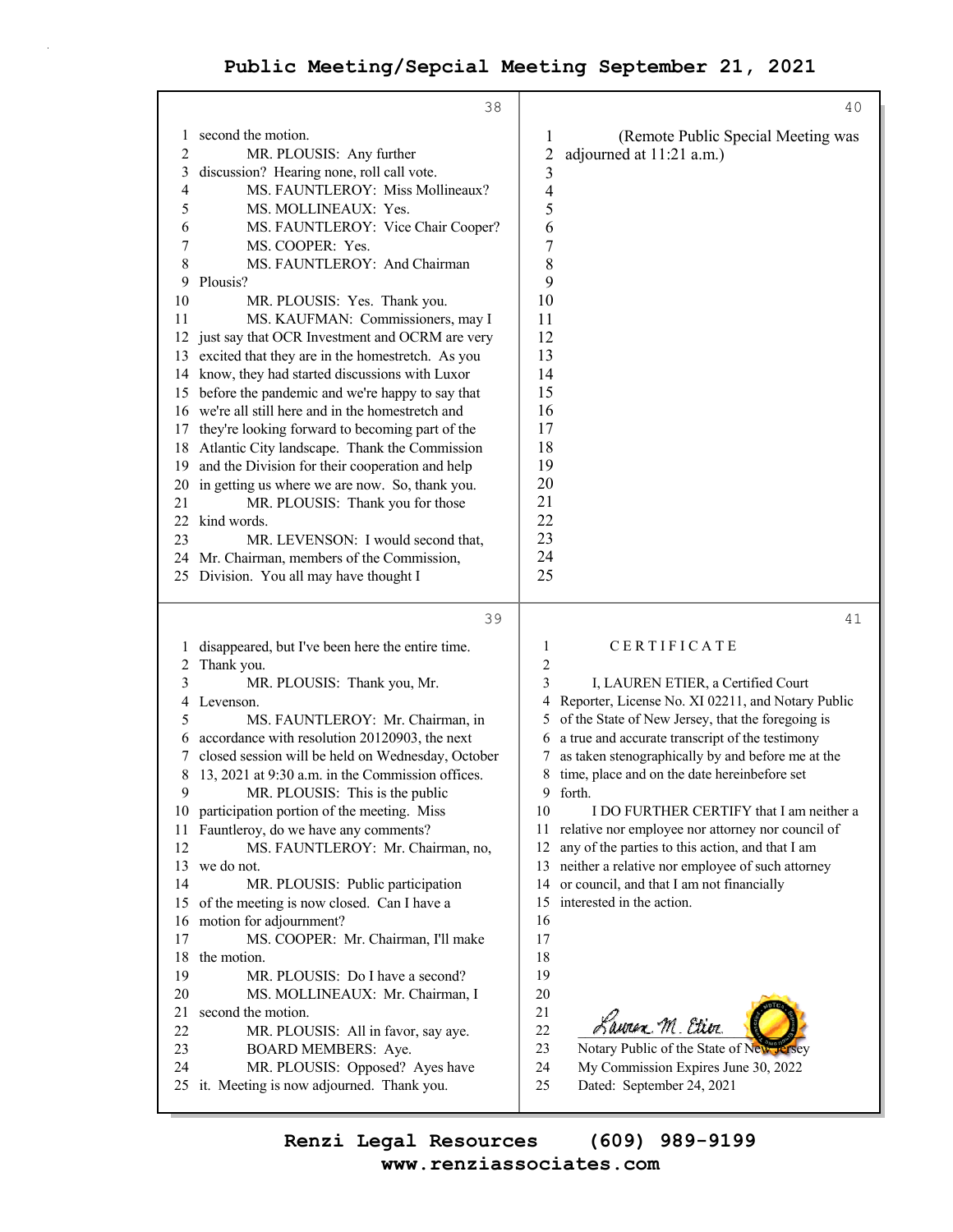| A                                | additional                | 23:11,13,14           | 23:21 29:9         |
|----------------------------------|---------------------------|-----------------------|--------------------|
| a.m1:14,14                       | 31:2                      | 23:16 24:12           | appreciate         |
| $4:3\ 5:3\ 6:2$                  | Additionally              | $24:17$ $25:4,7$      | 25:18              |
| 39:840:2                         | 30:13                     | 25:11,21              | approach 15:17     |
| able $7:1$                       | address 6:13              | 26:1, 2, 8, 18        | 22:4               |
| AC3:9,154:7                      | 8:20 17:15                | 27:7,11,19            | appropriate        |
| $4:18$ 8:9                       | 20:8 23:23                | 28:3,5,10,11          | 29:7 33:12         |
| $12:23$ $13:3$                   | 35:22                     | 28:15,19,23           | 34:20 36:11        |
|                                  | addressed15:1             | 29:1, 3, 5, 11        | 37:2               |
| $13:17$ $14:2,8$<br>$22:25$ 26:9 | 20:20,23                  | $29:24$ 30:3,6        | appropriately      |
|                                  | 21:10,14                  | 30:13,15,19           | 19:12 30:20        |
| 26:20,25                         | 34:25                     | 30:20,25              | approval $4:18$    |
| 27:528:1                         | adequate $27:12$          | 31:6,7,11             | $12:23$ $13:2$     |
| 29:13,21                         | adjourned                 | 32:23,24              | $14:8$ 16:4        |
| 30:12 34:15                      | 39:25 40:2                | 34:7 35:13            | $23:11$ $26:8$     |
| 34:18 35:13                      |                           | 35:18 36:6            | 28:231:1           |
| 36:18 37:17                      | adjournment<br>5:67:10    | $36:16$ 37:6          |                    |
| 37:20                            |                           |                       | 33:4 34:15         |
| accept 7:4                       | 39:16                     | 37:16,20              | 36:15,18           |
| access 7:2                       | adjourns $6:15$           | <b>Agreement (PRN</b> | approve $15:11$    |
| 17:22                            | ADMINISTRA                | 4:19                  | 16:825:10          |
| accomplish                       | 2:8                       | agreements            | 26:2 27:18         |
| 31:13                            | admission                 | 15:21,23              | 31:5               |
| accurate $41:6$                  | 14:16                     | 24:23,25              | approved 15:24     |
| acknowledge                      | admitted 17:1             | Alessandra            | $18:5$ 22:23       |
| 6:16                             | 34:24                     | 9:11                  | $23:6, 14$ 28:7    |
| act 6:7 15:13                    | $\texttt{adopt10:11}$     | ALISA2:4              | 35:12              |
| 15:20,21                         | $31:5$ $37:11$            | Allegiance            | area $33:21$       |
| 16:11 19:17                      | advance $15:3,9$          | 6:16                  | areas $33:3$       |
| 19:17 23:13                      | advise $6:4$              | allowed $17:6$        | 34:9,13            |
| 25:21 26:17                      | advocated                 | Ally 9:12             | 36:17,19           |
| 27:1, 14, 17                     | 15:10                     | alternative           | arguments          |
| 28:4,8,25                        | $\texttt{affiliate} 24:1$ | 16:25                 | 13:20 36:2         |
| $29:1$ 30:8                      | 24:9 29:8                 | amendment             | assistance         |
| 31:1, 9, 13                      | <b>agenda</b> $4:1 \ 5:1$ | 35:15,21              | 32:16              |
| 32:22,25                         | $8:6$ 12:20               | amount $19:9$         | assume $4:9$       |
| $33:9$ $34:2$                    | 29:7                      | <b>ANALYST</b> $2:8$  | $8:11$ $9:3$       |
| 35:16                            | agree $17:19$             | answer $7:21$         | 10:13              |
| action $41:12$                   | agreement                 | anticipation          | assurance          |
| 41:15                            | $12:24$ $13:2$            | 8:25                  | 27:12              |
| acts $27:16$                     | $14:2,9$ 15:9             | appearance            | assured $29:16$    |
| 28:24                            | $15:11$ $16:3,4$          | 10:4                  | Atlantic $1:10$    |
|                                  | $16:8,9$ 17:4             | appearances           | $1:13$ 38:18       |
| actual16:9                       | $17:12$ $18:4,5$          | 13:5                  | attorney $3:3$ , 4 |
| $add17:20$ 35:2                  | $18:14$ $19:7$            | appearing             | $9:11$ $10:4$      |
| added $27:25$                    | 19:16 20:15               | 13:11 33:24           | 13:11 21:16        |
| addition14:20                    | 20:19 21:20               | applicant             | 41:11,13           |
|                                  |                           |                       |                    |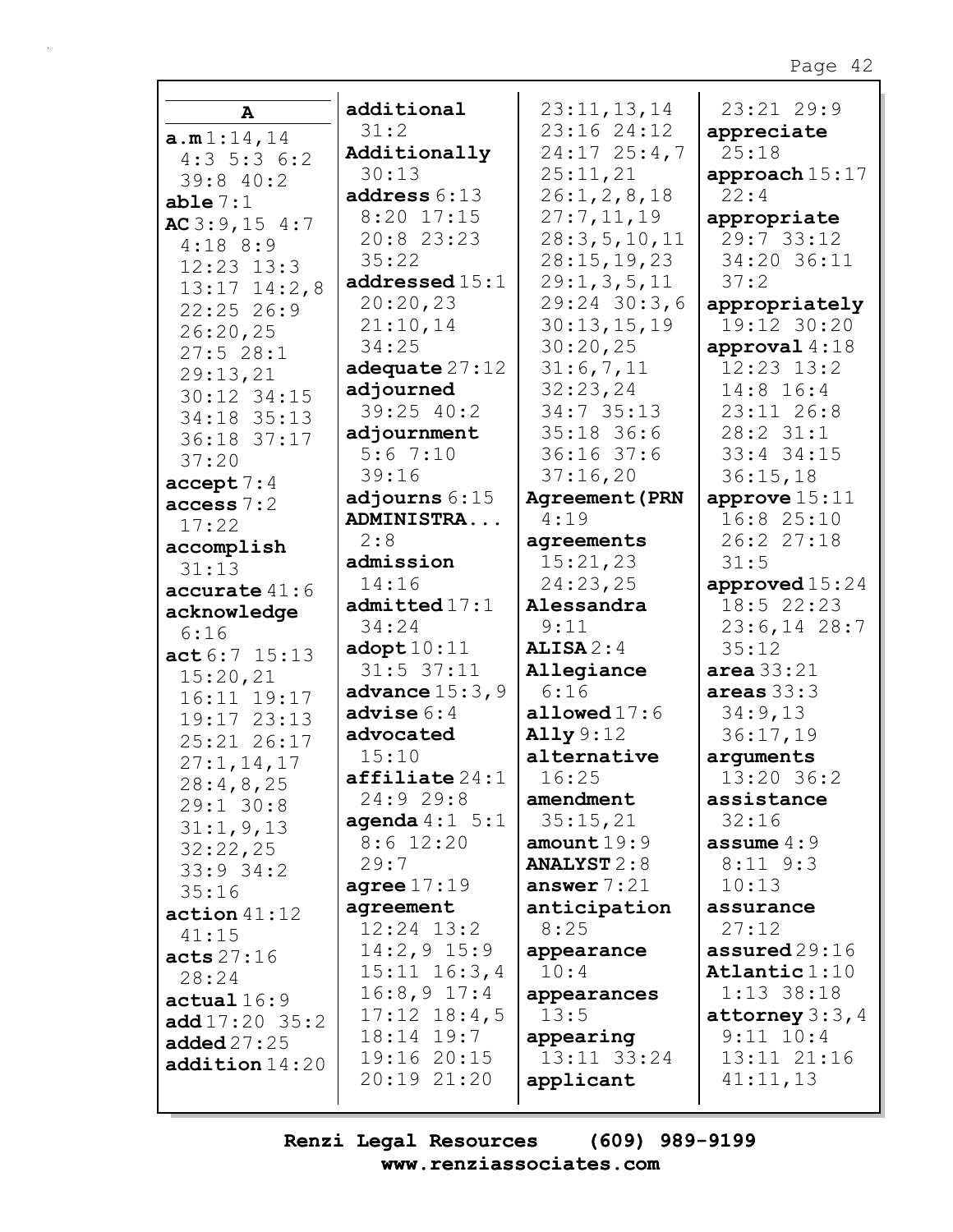| <b>ATTORNEYS 2:17</b>            | 13:16 17:9                     | $16:5$ 21:25                 | $37:25$ 38:8                    |
|----------------------------------|--------------------------------|------------------------------|---------------------------------|
| 3:6                              | 19:2 25:20                     | 22:25 23:13                  | 38:24 39:5                      |
| audio $7:16$                     | 26:7 33:24                     | 23:20,21                     | 39:12,17,20                     |
| August $13:1$                    | believe $8:20$                 | 24:2,6,8,13                  | changing $35:22$                |
| 32:10                            | $9:10$ 25:20                   | 24:19 25:1,3                 | channel $7:3$                   |
| authorities                      | 25:24 32:14                    | 26:9,15,17                   | Chapter $6:5$                   |
| 37:4                             | 34:10                          | 26:21,23                     | chief $8:16,18$                 |
| authority $17:8$                 | believes $34:19$               | $27:8$ 28:2,4                | $10:19$ $11:9$                  |
| $30:1$ 34:6                      | Ben-David $2:18$               | 28:5, 9, 12, 12              | chose $32:23$                   |
| 35:1                             | $3:3$ 13:9,10                  | 28:13,14,16                  | circulated                      |
| authorization                    | $14:23$ 20:4,7                 | 28:18,25                     | 9:19,22                         |
| 29:10                            | 26:5, 633:23                   | 29:10,16,18                  | 14:24 16:21                     |
| authorize                        | 33:23                          | $30:1,10$ 32:6               | circulation                     |
| 10:11                            | $\texttt{ benefit26:12}$       | 32:20,21,25                  | 9:19                            |
| automatically                    | benefits 19:22                 | 33:14,17                     | circumstances                   |
| 30:3                             | best20:2                       | 34:2,3,3,4                   | 27:3                            |
| availability                     | 31:12                          | 34:12,21                     | City $1:10, 13$                 |
| 16:3                             | better $18:16$                 | 35:10, 11, 17                | 38:18                           |
| $\alpha$ vailable $7:12$         | <b>Blank</b> $3:11$            | 35:18,19                     | CL25:6                          |
| 15:12 16:10                      | 13:16                          | 36:9,21                      | client22:8                      |
| Avenue $1:12$                    | <b>BOARD</b> 22:18             | 37:14,19                     | closed 39:7, 15                 |
| aware $22:23$                    | 31:23 39:23                    | casino's $36:14$             | closing $9:4$                   |
| aye 22:17,18                     | Boardwalk $1:12$               | $CEO$ 33:8                   | co-petitioner                   |
| 31:22,23                         | Bryon 6:6                      | certain 22:3                 | 25:20                           |
|                                  |                                |                              |                                 |
| 39:22,23                         | builds $25:3$                  | 26:18 28:6                   | code $7:16$                     |
| <b>Ayes</b> 22:19                | business $13:17$               | 33:9                         | collaboration                   |
| 31:24 39:24                      | 28:1                           | certainly 22:7               | 6:25                            |
|                                  |                                | Certified $1:17$             | $\texttt{colleague} 9:11$       |
| B                                | $\mathbf C$                    | 41:3                         | comes $8:13$                    |
| b2:14:15                         | c3:14:16                       | CERTIFY 41:10                | 12:25                           |
| 31:10 37:18                      | 41:1,1                         | Chair $2:3,4$                | commenced 6:2                   |
| Baer $6:7$                       | call $7:21$ 8:5                | $7:24$ 11:4,21               | Comment $5:5$                   |
| Baldini 9:12                     | $10:25$ $11:17$                | $12:14$ $13:13$              | comments $7:4,5$                |
| Bally's $4:6$                    | 12:10,21                       | 13:14,23                     | $9:21$ $18:19$                  |
| 8:9,17,18,19                     | 38:3                           | 17:14 22:22                  | $31:2$ 37:8                     |
| $8:24$ 9:1                       | call-in $7:16$                 | $31:19$ 38:6                 | 39:11                           |
| 10:15                            | called $7:17$                  | Chairman $8:1$ , 4           | Commission 1:2                  |
| <b>based</b> $31:14$             | callers $7:14$                 | $9:10$ $10:10$               | $1:10$ $2:2,7$                  |
| 34:17 36:1                       | CAPITAL $3:14$                 | $10:22$ $11:6$               | 6:8,13,15,24                    |
| 37:21                            | case $15:7$ $18:4$             | 11:12,14,23                  | $14:6, 19$ 15:6                 |
| basis $10:12$                    | $20:17$ 29:4                   | 12:4,7,16,22                 | 15:10, 18, 20                   |
| 37:4                             | casino $1:2$ 2:2<br>2:74:226:8 | 13:10 16:15                  | 16:8, 14, 24                    |
| becoming $38:17$                 |                                | 18:23 20:4                   | $17:9,15$ 18:2                  |
| beginning $7:8$<br>behalf $8:23$ | $13:18$ $14:6$<br>$14:10$ 15:5 | 21:722:14                    | 19:192:24                       |
| $10:5$ $13:7,11$                 | 15:19,22                       | $25:13$ 26:6<br>$31:4$ 37:10 | 25:10 26:21<br>$27:18$ $28:7,8$ |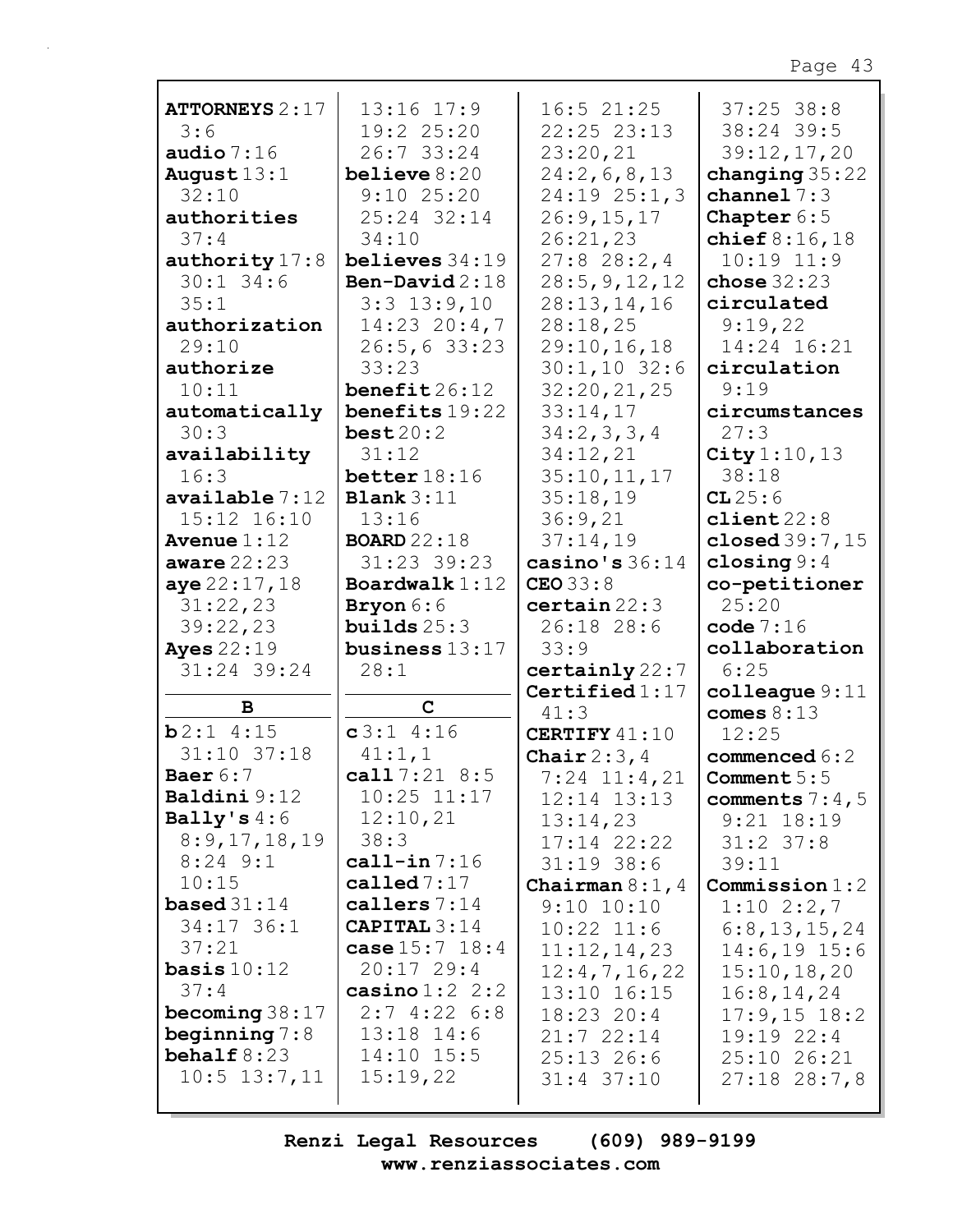|                  |                      |                      | r aga<br>$\frac{1}{2}$    |
|------------------|----------------------|----------------------|---------------------------|
|                  |                      |                      |                           |
| 29:16 30:24      | 37:16,19             | 12:4,14,15           | 34:23                     |
| 35:9,16          | consider $15:21$     | 13:7,14              | DARYL $2:8$               |
| 36:25 38:18      | 16:24 29:6           | 22:14 31:19          | date $41:8$               |
| 38:24 39:8       | considerably         | 35:637:10            | dataed9:17                |
| 41:24            | 24:10                | 38:6,739:17          | $14:6$ $41:25$            |
| Commission's     | consideration        | cooperation          | day $6:15$                |
| $7:2$ 19:13      | $8:7$ 19:13          | 38:19                | days 20:24, 25            |
| Commissioner     | $32:4$ 36:8          | copies $6:11$        | 30:5                      |
|                  |                      |                      |                           |
| $2:5$ 7:22       | considered           | Corporation          | debate $21:22$            |
| 11:1,18          | 21:21                | 4:68:9,17            | decide29:6                |
| 12:11 13:14      | consistent           | 8:18,19,24           | decided15:14              |
| 21:14            | 22:3                 | $9:1$ 10:15          | decision 19:15            |
| Commissioners    | consult $33:3$       | council $41:11$      | 22:7,11                   |
| $8:24$ $9:10$    | 34:14                | 41:14                | decisions                 |
| 13:10,24         | consultation         | $course12:11$        | 36:20                     |
| $21:5$ 26:6      | 34:17 36:18          | $2:14$ 3:2           | deferred 18:3             |
| $27:23$ 35:3     | contained            | $8:20$ 9:2,24        | delegrated 35:1           |
| 38:11            | $10:17$ 31:16        | $10:8$ 13:3          | Deputy $2:17$             |
| commonality      | 36:337:23            | 14:15 16:20          | $3:3,4$ 9:11              |
|                  |                      |                      |                           |
| 29:20            | contemplated         | 27:24,24,25          | $10:4$ $13:11$            |
| companion $32:4$ | 16:11                | $32:11$ $35:4$       | 21:15                     |
| company $3:14$   | context16:2          | 36:3                 | descendants               |
| $3:15$ 24:2      | continue $33:8$      | counsel's $15:7$     | 26:12                     |
| 29:13            | <b>CONTINUED 5:1</b> | 16:7                 | described                 |
| complete $24:13$ | continuing           | COUNSEL/ $2:12$      | 32:17                     |
| 27:728:16        | 6:24                 | counter 19:14        | designation               |
| 29:24            | continuities         | course $7:13$        | 16:5                      |
| compliance $6:5$ | 27:13                | Court $1:17,21$      | desire 25:3               |
| complies $30:25$ | continuity           | 41:3                 | $\texttt{detailed} 33:11$ |
| 31:7             | 28:20 30:9           | COVID-196:21         | determination             |
|                  |                      |                      |                           |
| comply25:21      | 30:14                | criteria23:16        | $4:21$ $14:10$            |
| components       | contrary $29:3$      | $23:17$ 24:6         | $17:11$ 32:5              |
| 28:7             | control1:2           | 25:25                | 32:10, 18, 20             |
| conditions       | $2:2,7$ 6:8          | critical15:23        | 33:5                      |
| 10:1627:19       | 14:6 15:19           | 36:19                | determine                 |
| $31:16$ 36:12    | 23:13 26:17          | $CSTE$ 23:21,25      | 26:22                     |
| $36:24$ 37:2     | 28:4,25              | 26:23 33:9           | DGMG $3:9$                |
| 37:23            | 32:24,25             | 33:13,20             | DIANNA $2:12$             |
| confidenti       | $33:1$ $34:2,8$      | 34:21                | 3:2                       |
| 19:19            | 36:14,16             | current $30:12$      | difficulties              |
|                  | controls 34:11       | <b>CUSTODIAN</b> 2:9 |                           |
| confirming       |                      |                      | 9:13                      |
| 10:1             | 36:20                | D                    | direct24:14               |
| connected $9:12$ | Cooper $2:4$ 3:6     |                      | 28:17 30:1                |
| 12:21            | 7:24,258:23          | D13:15               | $\text{directly} 8:21$    |
| connection       | $10:10$ $11:4,5$     | $D-114:5,5$          | $\text{directory } 8:16$  |
| $33:17$ $35:12$  | 11:11,21,22          | $16:25$ $22:11$      | $8:19$ 10:19              |
|                  |                      |                      |                           |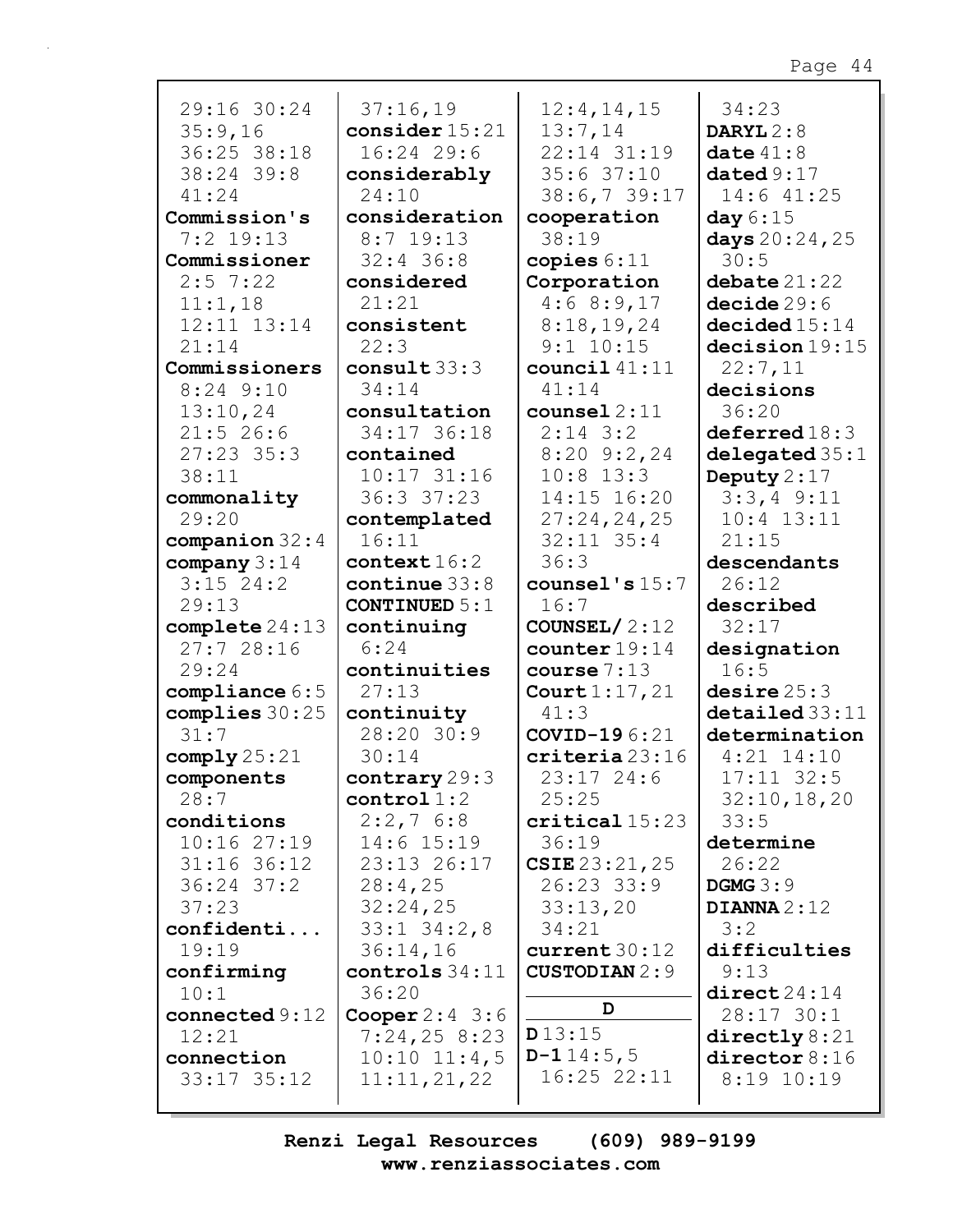| 12:2                 |                            |                                |                               |
|----------------------|----------------------------|--------------------------------|-------------------------------|
| directs $28:8$       | dually $16:13$<br>21:4     | $20:15$ 39:1<br>entirely 20:19 | fact $33:2$<br>familiar 20:11 |
| disagree 21:16       | due $7:13$                 | entitled $6:6$                 | Fauntleroy                    |
| disappeared          | duration 24:18             | environment                    | $2:12$ 3:2                    |
| 39:1                 | 27:8                       | 35:23                          | $7:20,24$ 8:1                 |
| discretion           | durational                 | equities $28:14$               | $8:4$ 9:25                    |
| 35:17                | 24:21                      | equity $24:8,10$               | 11:1,4,6,18                   |
| discussed 23:4       | duties $4:9$               | 25:1, 2 26:25                  | 11:21,23                      |
| discussing           | 8:11 10:14                 | especially                     | 12:1, 11, 14                  |
| 18:13                |                            | 21:24                          | 12:16,19                      |
| discussion           | E                          | ESQ3:7,8,12                    | 16:15,17                      |
| $10:25$ $11:17$      | E2:1,13:1,1                | essential $16:4$               | 20:22 32:3                    |
| 12:10 22:17          | 41:1,1                     | established                    | 38:4,6,8                      |
| $31:22$ $38:3$       | effect18:6                 | 26:12                          | 39:5, 11, 12                  |
| discussions          | either $23:20$             | Etier $1:17$                   | favor $22:17$                 |
| 16:19,21,22          | 23:20 26:23                | 41:3                           | 31:22 39:22                   |
| 38:14                | 28:25 30:5                 | everybody 9:6                  | Fenton $4:14$                 |
| distinguis           | 33:331:34:3                | everyone's                     | $8:16$ 10:19                  |
| 20:13                | 35:4,18                    | 20:2                           | $\texttt{filled} 6:9 8:14$    |
| division 2:16        | ELDORADO 3:13              | evidence $15:4$                | 13:1 27:21                    |
| 9:8,14,15,20         | eligible 37:13             | 15:12 22:11                    | 32:10 34:16                   |
| $10:5$ 13:12         | Ellich $26:13$             | 34:24                          | filings $35:15$               |
| 14:4,22,23           | email $7:4$                | excited 38:13                  | 36:23                         |
| $15:18$ $17:6$       | employee 33:6              | executive $2:13$               | final22:11                    |
| 19:20 21:1           | 41:11,13                   | $8:16$ 10:20                   | 33:4                          |
| 26:4,727:17          | employes 33:6              | 30:12                          | Finally $27:15$               |
| 32:25 33:11          | 33:7                       | exercise $4:10$                | financial                     |
| 33:22,24             | Enforcement                | $8:11$ $10:14$                 | 29:17 34:11                   |
| 34:5, 7, 16, 19      | $2:16$ 10:6                | exhibit $13:25$                | 36:20                         |
| 36:22 38:19          | $13:12$ $14:4$             | 14:5                           | financially                   |
| 38:25                | 33:25                      | exhibits $13:21$               | 41:14                         |
| Division's           | ensure $24:18$             | $13:24$ $14:16$                | find 31:6                     |
| $9:16$ $15:8,15$     | 30:9,14,18                 | 21:622:10                      | 37:12                         |
| $16:12$ $17:1$       | 37:3                       | <b>Expires</b> $41:24$         | $\pi$ inding 29:22            |
| $17:19$ $25:23$      | ensures 28:20              | extend $30:6$                  | findings $31:15$              |
| 27:2,10,20           | 35:23                      | extended $30:4$                | 37:22                         |
| 36:4                 | entered $15:4$             | 30:15,20                       | finds $34:7$                  |
| documents $15:4$     | enterprise<br>$4:22$ 14:11 | extensively                    | firm13:15                     |
| 15:12                | 28:12 32:6                 | 36:23                          | first1:11 8:8                 |
| doing $13:17$        | $32:21$ $34:4$             | extent $31:15$<br>37:21        | 12:22 17:18<br>23:10 25:16    |
| 28:1<br>$draff10:11$ | 35:11,19                   |                                | fits $18:14$                  |
| 14:1,19              | 36:10 37:15                | $\mathbf F$                    | five $30:4$                   |
| 16:20,23             | Entertainment              | $F2:1$ 41:1                    | <b>Flag</b> $6:17$            |
| 31:5,6,10            | 4:78:9                     | facilitate                     | flexibility                   |
| 37:11                | entire $18:13$             | 22:24                          | 35:22                         |
|                      |                            |                                |                               |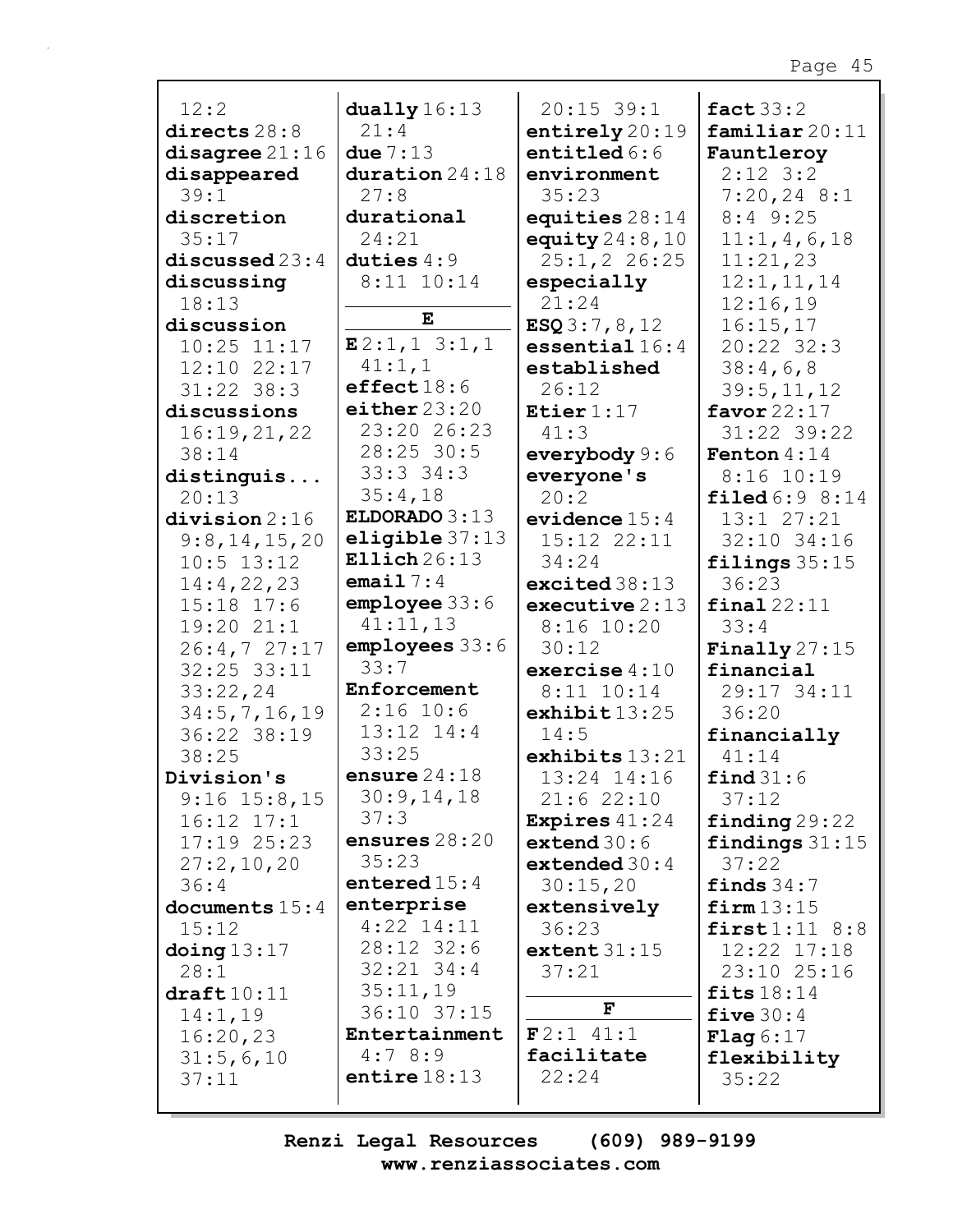| floor $1:11$     | given $6:14$           | 28:11 32:20       | 21:15 26:20              |
|------------------|------------------------|-------------------|--------------------------|
| 17:16            | 21:2                   | 34:3 35:18        | 27:6                     |
| follow $7:15$    | gives $30:5$           | holding $3:13$    | indirect 27:5            |
| following        | 35:21                  | $3:15$ 24:2       | indirectly               |
| 10:1328:9        | going $18:6$ , 6       | 25:17 29:13       | 22:25                    |
| follows $13:25$  | 18:11 21:24            | holds $26:21$     | individual               |
| foregoing $41:5$ | 23:19                  | $H$ ollander 2:19 | 24:4                     |
| form $16:9$      | good 6:18 7:20         | $3:4$ 9:9,24      | individually             |
| 25:10            | $9:9$ 13:9,13          | 10:3,4            | 28:23 30:22              |
| forth $20:22$    | 26:5                   | Hollander's       | industry 4:22            |
| 23:18 26:17      | grant $36:25$          | 10:1              | 14:11 28:12              |
| $31:15$ $37:22$  | 37:11                  | homestretch       | 32:6,21                  |
| 41:9             |                        | 38:13,16          | 35:11, 19, 25            |
|                  | granted 36:12          |                   |                          |
| forward $17:8$   | greater 35:21          | hopes $9:6$       | 36:10 37:14              |
| 38:17            | GROUP $3:14$           | House $6:10$      | information              |
| framework $21:2$ | H                      | $\mathbf I$       | 17:22 19:18              |
| 29:11            |                        |                   | 21:20 36:3               |
| FREE $1:24$      | HAMILTON 1:23          | ICA18:723:4       | informed $37:4$          |
| full15:24        | $handled$ $21:17$      | 23:536:9          | initial24:21             |
| 23:4             | handling 20:9          | identified        | 27:930:2,7               |
| fullest18:18     | happen $17:25$         | 19:1              | instance 24:9            |
| fully 17:1       | happy $9:14$           | identify 7:18     | 24:20 36:9               |
| further $10:24$  | 38:15                  | 13:22             | instances 33:9           |
| $11:16$ $12:9$   | $\texttt{health} 6:21$ | impact 37:5       | instructions             |
| 22:9,10,16       | hear $22:20$           | implementa        | 7:15                     |
| $27:24$ 28:8     | heard $14:15$          | 37:5              | integrity                |
| 30:16 31:21      | 18:22,22               | importance        | 35:25                    |
| 36:22 37:8       | 20:5 25:14             | 17:21 19:16       | intend 30:11             |
| 38:2 41:10       | 27:25                  | important 15:5    | intent 30:6              |
|                  | hearing $6:10$         | $17:22$ 19:8      | $\texttt{interest20:2}$  |
| G                | 10:8,25                | 34:9 36:17        | $24:11$ $25:1,3$         |
| Gamesys 9:2      | 11:17 12:10            | inaudible         | 27:5 29:15               |
| gaming $2:16$    | 18:7, 11, 12           | 29:12             | 29:17, 21, 23            |
| $10:5$ 13:12     | 19:12 22:2             | incentive         |                          |
| 14:4 24:15       | $22:17$ $23:4$         | 30:18             | 30:17                    |
| 28:18,22         | $27:25$ 31:3           | include 28:6      | interested               |
|                  |                        |                   | $6:23$ $41:15$           |
| 33:25 35:22      | $31:22$ $37:8$         | $includes$ 30:13  | $\texttt{interim} 29:10$ |
| 35:25            | 38:3                   | 31:11             | investment               |
| general $2:11$   | $\text{held}15:639:7$  | including         | 22:24,24                 |
| $2:12,17$ 3:2    | help38:19              | 19:23 34:10       | 23:726:14                |
| $3:3,4$ 6:4      | hereinbefore           | 36:2              | $26:15$ 29:9             |
| $9:2,11$ 10:5    | 41:8                   | independence      | 29:11 36:8               |
| 13:11 21:16      | Hi8:22                 | 27:13 28:21       | 38:12                    |
| $21:19$ 33:7     | higher $24:25$         | 30:10             | Investments              |
| gentlemen $9:3$  | hold23:20              | indicate 16:17    | 33:18                    |
| getting 38:20    | 26:22 27:5             | indicated         | involved22:1             |
|                  |                        |                   |                          |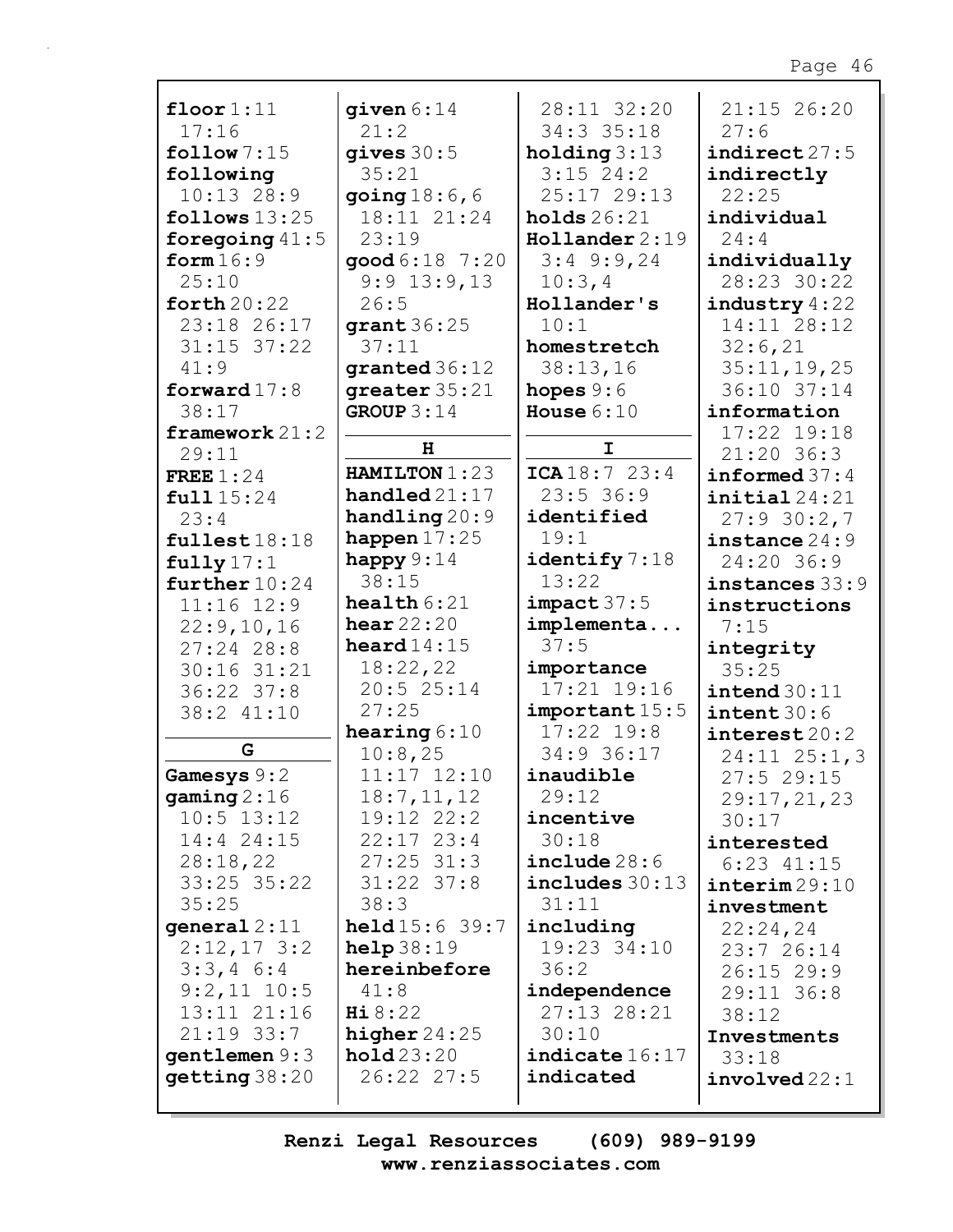| issue $15:4$            | 25:19                      | licensee $24:8$           | $M2:14$ 6:6            |
|-------------------------|----------------------------|---------------------------|------------------------|
| 16:1920:1               | key 15:12                  | $24:19$ $25:1,6$          | mailed 6:12            |
| 29:6                    | $\text{kind } 38:22$       | 26:9 33:17                | maintain 35:24         |
| issued $33:13$          | <b>know</b> $15:1$ $16:1$  | 35:11                     | making 20:18           |
| issues $21:19$          | 23:25 26:13                | licensee's                | 33:4                   |
|                         |                            |                           |                        |
| <b>item</b> $4:4 \ 5:4$ | 38:14                      | 28:14                     | manage $23:9$          |
| $8:6$ 12:20             | knowledge $29:1$           | $l$ icensing $23:1$       | management             |
| $29:8$ 32:3,8           | known $23:1$               | licensure 15:5            | $4:19$ 12:24           |
| 34:1,2                  |                            | 29:7 32:18                | $13:2$ $14:1,9$        |
| items $27:24$           | L                          | 34:20,21                  | 15:9,11,22             |
|                         | L3:8                       | $\texttt{light}16:22$     | $15:22$ $16:3,8$       |
| J                       | landscape                  |                           |                        |
|                         | 38:18                      | 36:7                      | $17:4,11$ $18:4$       |
| <b>James</b> $2:3$ 4:16 |                            | limited 36:16             | $18:5, 14$ 19:6        |
| $8:19$ 12:2             | language25:8               | line 9:12                 | 19:16 21:20            |
| Jersey $1:1$ , $13$     | lastly $25:4$              | link 7:16                 | 23:11,14,15            |
| 1:236:7                 | 28:22 30:20                | listen 7:1                | 24:12,13,17            |
| 41:5,23                 | Lauren $1:17$              | LLC $4:7, 17, 18$         | 24:22,24               |
| join25:18               | 41:3                       | 4:208:10                  |                        |
|                         | $law3:6$ 13:15             |                           | 25:7,11,21             |
| joining $6:19$          |                            | 12:23,23                  | 26:1, 2, 8, 18         |
| joint $4:6,17$          | <b>Laws</b> $6:6$          | $13:7,17$ $14:2$          | 27:8, 14, 19           |
| $8:8$ 12:22             | lax22:6                    | 14:3,8,8,9                | 28:3,5,10,15           |
| $13:1,16$ 14:7          | lease $29:14$              | 22:25,25                  | 28:16,21               |
| $19:2$ 25:5             | <b>Lee</b> $4:14$ $8:15$   | 26:9, 10, 11              | 29:5, 24, 25           |
| 32:12                   | 10:19                      | 26:14,21,22               | 30:13,19,24            |
| jointly 27:15           |                            |                           |                        |
|                         | <b>LEGAL</b> $1:20,21$     | 26:24 27:4                | 31:6,7,10              |
| 28:23 30:21             | letter27:20                | $28:2$ 32:5               | $32:24$ 34:6           |
| Jordan 2:19             | 34:16                      | 34:6, 13, 15              | 35:12,18               |
| $3:4$ 10:1,4            | Levenson $3:6,7$           | 34:19,20                  | $36:5, 15$ 37:6        |
| Joseph 1:11             | $8:23$ 13:7                | $35:9$ $37:13$            | 37:16,20               |
| $JOYCE$ 2:5             | $32:15$ $38:23$            | 37:17,18,21               | manager $16:6$         |
| June $41:24$            | 39:4                       | LLC's $34:7$              | 24:7,9,15              |
|                         | liability 25:5             |                           |                        |
| $\mathbf K$             |                            | Lloyd $3:7$               | 25:628:13              |
|                         | $\texttt{liable} \, 27:16$ | 32:14                     | $29:16$ 33:8           |
| Kaufman $3:8$           | 28:24                      | LLP3:11                   | 34:2 36:13             |
| $8:22,23$ 13:6          | $license$ $23:21$          | long20:16                 | $managers 29:19$       |
| $13:7$ $14:17$          | $23:21$ $24:3,6$           | 21:11 28:19               | $managing 21:25$       |
| 14:18 17:14             | 26:21,23,23                | longer 24:23              | 23:20                  |
| 17:17,18                | 28:12,13                   | $\texttt{looking} 38:17$  | mandated 30:22         |
| $19:1,24$ 20:9          | 32:21,22                   |                           |                        |
| 20:18,24                |                            | Lordi $1:11$              | mandatory 28:6         |
|                         | 33:13,14                   | LP3:14                    | Marion 26:13           |
| 21:13 22:21             | $34:4,4$ 35:19             | Luxor $3:14$              | $\texttt{matter}$ 7:17 |
| 22:22 25:22             | 35:20 36:10                | 38:14                     | 8:13,21,25             |
| 26:1927:6               | 37:15,19                   | <b>Lynne</b> $3:8$ $8:23$ | $12:25$ $13:4$         |
| 32:2,13,14              | 41:4                       | $13:6$ 32:13              | 18:10 21:15            |
| $34:1,9$ 38:11          | licensed 29:5              |                           | 22:2,21                |
| Kaufman's               | 35:10                      | M                         |                        |
|                         |                            |                           | 23:24 31:3             |
|                         |                            |                           |                        |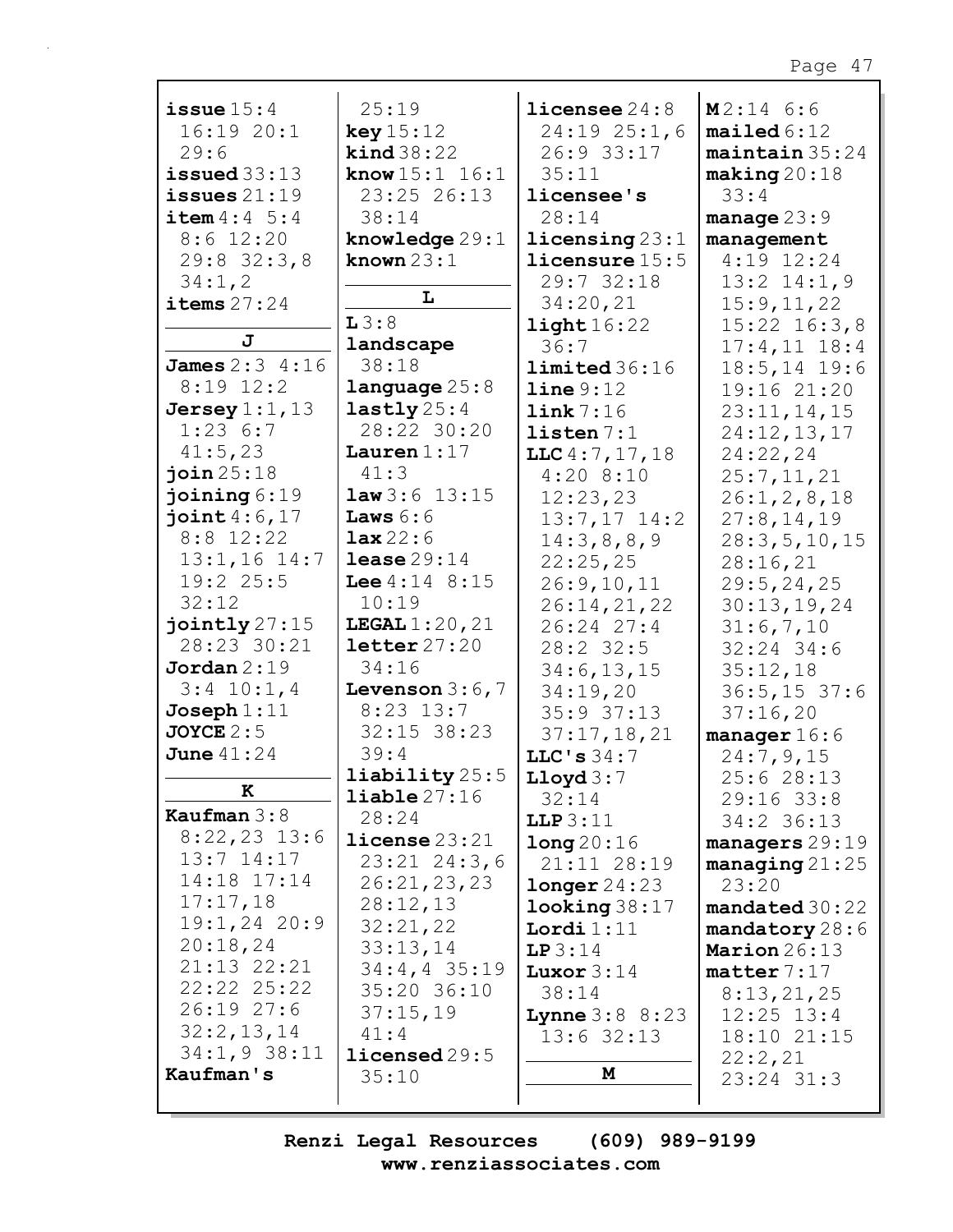|                      | 22:10 31:5              |                      | <b>OCRM's 36:25</b> |
|----------------------|-------------------------|----------------------|---------------------|
| 32:4,7,17            |                         | 14:20                |                     |
| 33:2 34:17           | 37:10                   | obtain 34:14         | October 39:7        |
| 34:23 36:2           | mute 7:17               | 37:14,19             | offer14:20          |
| 37:9                 | N                       | Obviously            | 20:21               |
| matters 15:23        | N3:1                    | 17:23                | OFFICE $2:11$       |
| 18:320:9             |                         | occasion 33:12       | officer 8:17        |
| 23:2 34:10           | N.J.A.C4:12             | $\text{occur } 23:7$ | $8:18$ 10:20        |
| measure $6:20$       | 10:18                   | occurred 24:16       | 11:9                |
| meeting $1:5$ , $11$ | N.J.S.A10:17            | occurring $9:5$      | officers $4:9$      |
| $4:2$ 5:2 6:1        | $10:17$ $31:8$          | Ocean $3:9,15$       | $8:10$ 10:13        |
| 6:7,22,23,25         | 31:14 37:12             | $4:18$ 12:23         | offices 1:10        |
| 7:9,10,11,14         | 37:15                   | 13:3,17,17           | $9:3$ 39:8          |
| 25:18 39:10          | name $7:21$ $10:1$      | $14:2,8$ 22:1        | omission 29:2       |
| 39:15,25             | <b>Nance 2:8 6:3</b>    | $22:25$ $23:1$       | omissions           |
| 40:1                 | 13:21,23                | 24:3,6,11            | 27:16 28:24         |
| MEETING/SP           | necessary               | 26:9,15,20           | ongoing $37:4$      |
| $1:5$ 4:2 5:2        | 17:23 31:12             | 26:25 27:5           | Open $6:7$          |
| meets $23:16$        | $35:24$ $37:3$          | 28:1, 129:5          | opening $4:5$       |
| member $6:12$        | need 35:1               | 29:21,25             | 6:4                 |
| members $6:22$       | needs $23:20$           | $30:17$ $33:4,7$     | operate $18:17$     |
| 22:18 31:23          | neither 41:10           | $33:8$ 34:15         | operating $8:18$    |
| 38:24 39:23          | 41:13                   | 34:18 35:13          | 11:921:25           |
| met25:25             | new 1:1, 13, 23         | 36:13,19             | operation           |
| 29:23                | 6:741:5,23              | 37:17,20             | 26:16               |
| minutes 7:12         | Notably 30:11           | Ocean's $29:13$      | operations          |
| mitigate 6:20        | <b>Notary</b> $41:4,23$ | 30:12 36:14          | 24:15 28:18         |
| Mollineaux 2:5       | $\texttt{noted16:14}$   | <b>OCR</b> 22:24     | 28:22 29:18         |
| 7:22,23              | $21:5$ 30:8,16          | 26:14 29:9           | 30:1, 10, 15        |
| $10:22$ $11:2,3$     | 35:14                   | 33:18 36:8           | 34:12 36:14         |
| 11:14,19,20          | notice $6:10$           | 38:12                | 36:21               |
| 12:7, 12, 13         | 30:5                    | OCRM $4:17,20$       | opinion 30:23       |
| $13:15$ $21:7,9$     | notwithsta              | $12:23$ $13:3,7$     | opportunity         |
| $31:4$ 35:5          | 19:10                   | 14:2,7,9             | $6:14$ 18:10        |
| $37:25$ $38:4,5$     | number 8:6              | $18:8$ 23:9, 11      | Opposed $22:19$     |
| 39:20                | 12:20 14:11             | 24:1, 526:9          | 31:24 39:24         |
| Monday $17:7$        | 14:12 30:14             | 26:11,22,24          | OPRA $2:9$          |
| morning $6:18$       | 36:12,17                | 27:428:2             | order $8:5$         |
| $7:21$ 9:9           | 37:13                   | 29:4,7,8,21          | 23:13               |
| $13:9,13$ 26:5       |                         | 29:25 30:11          | outlined25:22       |
| motion $10:9$ , 23   | $\mathsf{o}$            | 32:5, 12, 18         | 27:20               |
| 11:10,11,15          | O2:1                    | $32:19$ $33:3$       | owned $26:11$       |
| 12:3,5,8             | object19:24             | $33:16$ $34:6$ , 7   | owner $27:4$        |
| $31:3,20$ 37:9       | 21:1                    | 34:13,20             | ownership           |
| 38:1 39:16           | objection 9:18          | $35:9$ 36:11         | 29:15,23            |
| 39:18,21             | 14:24 16:12             | $36:13$ $37:13$      | 30:17               |
| move $8:6$ 10:10     | objections              | $37:18$ $38:12$      | owns $28:13$        |
|                      |                         |                      |                     |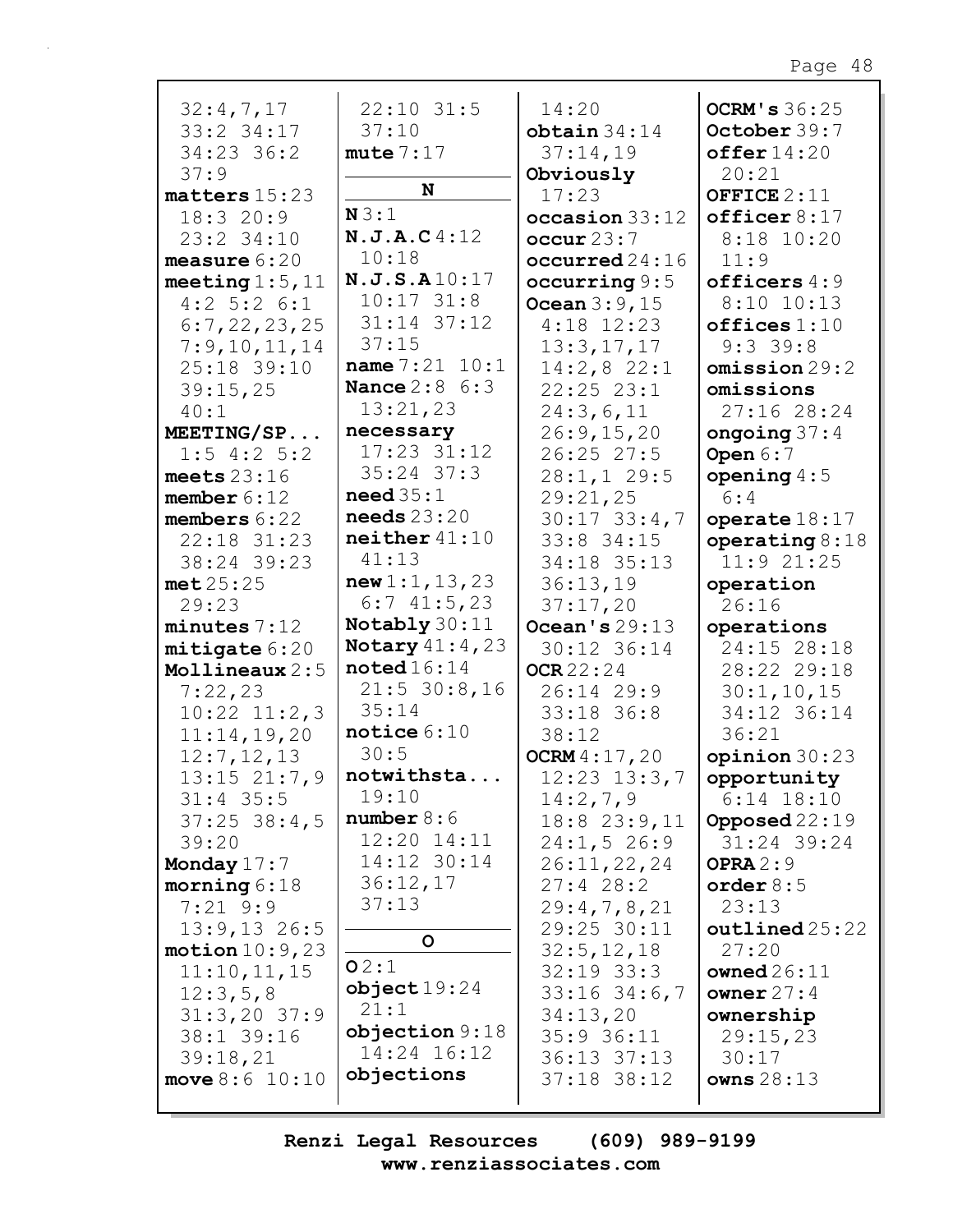| $\mathbf{P}$                 | permitted         | 14:13,22         | present 2:7             |
|------------------------------|-------------------|------------------|-------------------------|
|                              | 21:17             | 16:13,16         | 7:23,258:3              |
| $P1:11$ 3:1,1                | personnel         | 17:13,16         | $8:20$ 13:4             |
| $P-114:1, 1, 14$             | 34:11 36:20       | 18:21,24         | presentations           |
| 17:322:10                    | pertaining        | 20:3,621:4       | 22:20                   |
| 22:13 34:22                  | 19:6              | $21:8$ 22:9,16   | presented               |
| 34:25                        | $p$ etition $4:6$ | 22:19 25:12      | 25:1927:4               |
| <b>PAGE</b> 4:4 5:4          | 4:17,208:8        | $25:15$ 26:4     | presume $21:13$         |
| pandemic 38:15               | $8:14$ 9:16       | 27:22 31:18      | prior10:12              |
| papers $33:10$               | 12:22 13:1        | 31:21,24         | 20:930:5                |
| <b>PARENT 3:13,15</b>        | 14:7,9,11,12      | 33:22 34:22      | 34:1,14                 |
| part 38:17                   | 23:10,18          | 35:8 37:24       | 36:18                   |
| participants                 | $24:16$ 32:5,9    | 38:2, 9, 10, 21  | $\text{priv} 16:18$     |
| $6:22$ 7:1                   | 32:12,12          | 39:3, 9, 14, 19  | <b>PRN</b> $4:13,23$    |
| participation                | $35:8$ 36:4,8     | 39:22,24         | $12:24$ 32:7            |
| 39:10,14                     | petitioner        | point20:8,12     | proceed $13:5$          |
| particular                   | 13:16,25          | 24:1 33:15       | 25:15 32:11             |
| 21:12 32:9                   | 19:3              | pointed24:16     | proceeding              |
| particularly                 | petitioner's      | 32:25            | 15:1, 3, 24             |
| 21:18                        | 22:12             | policies 31:13   | 16:220:14               |
| parties 15:3                 | petitioners       | policy 19:15     | proceedings             |
| 19:22 27:12                  | $17:4$ 26:7       | portion 39:10    | 15:620:20               |
| 35:14 41:12                  | 30:23             | position 9:20    | process 15:16           |
| partner 32:14                | phase $26:15$     | 19:2 25:19       | 15:18 17:24             |
| party 23:19                  | phones $7:17$     | 33:8             | 19:21 22:6              |
| $27:15$ $28:11$              | picture 18:16     | positions $4:11$ | property 23:9           |
| 28:22,25                     | PIMPINELLI        | $8:12$ 10:15     | proposal 16:7           |
| 29:4 30:5,21                 | 2:14              | possible 19:22   | 20:17                   |
| 35:17                        | place 7:16        | post16:23        | proposed $15:16$        |
| pending $4:11$<br>8:12 14:14 | $16:23$ $41:8$    | potentially      | $16:5$ 19:6             |
| 23:8                         | plane d30:16      | 29:12            | 25:628:2                |
| percent24:7                  | planning $26:14$  | power $24:14$    | 37:1                    |
| 24:10 26:25                  | please $6:15$     | 28:17            | proprietary             |
| 28:14 29:12                  | 7:18,21,22        | powers $4:10$    | 21:21                   |
| 29:13,15,22                  | 22:21             | 8:11 10:14       | $\texttt{protech} 6:21$ |
| percentage                   | Pledge 6:16       | pre16:21         | protects $19:18$        |
| 24:25                        | $plane$ $10:12$   | preapproval      | provide $9:21$          |
| performance                  | Plousis $2:3$     | 34:18            | 16:10 24:14             |
| 29:19                        | $6:18$ $8:2,3$    | $precedent 18:1$ | 25:427:12               |
| period19:5,25                | $9:8,23$ 10:7     | 20:10            | 28:17                   |
| $20:23$ $21:2$               | 10:21,24          | premarked        | provided $7:2$          |
| 24:21,22                     | 11:7,8,10,13      | 13:21,24         | $7:15$ 19:18            |
| 30:2                         | 11:16,24,25       | 14:1,5           | 30:24 35:16             |
| periods $24:24$              | 12:3,6,9,17       | Premier 3:9      | provides $14:25$        |
| permission $4:8$             | $12:18$ $13:8$    | 4:78:9           | 28:4 29:25              |
| 8:5,10                       | 13:14,19          | $prepared 21:11$ | $30:17$ 33:9            |
|                              |                   |                  |                         |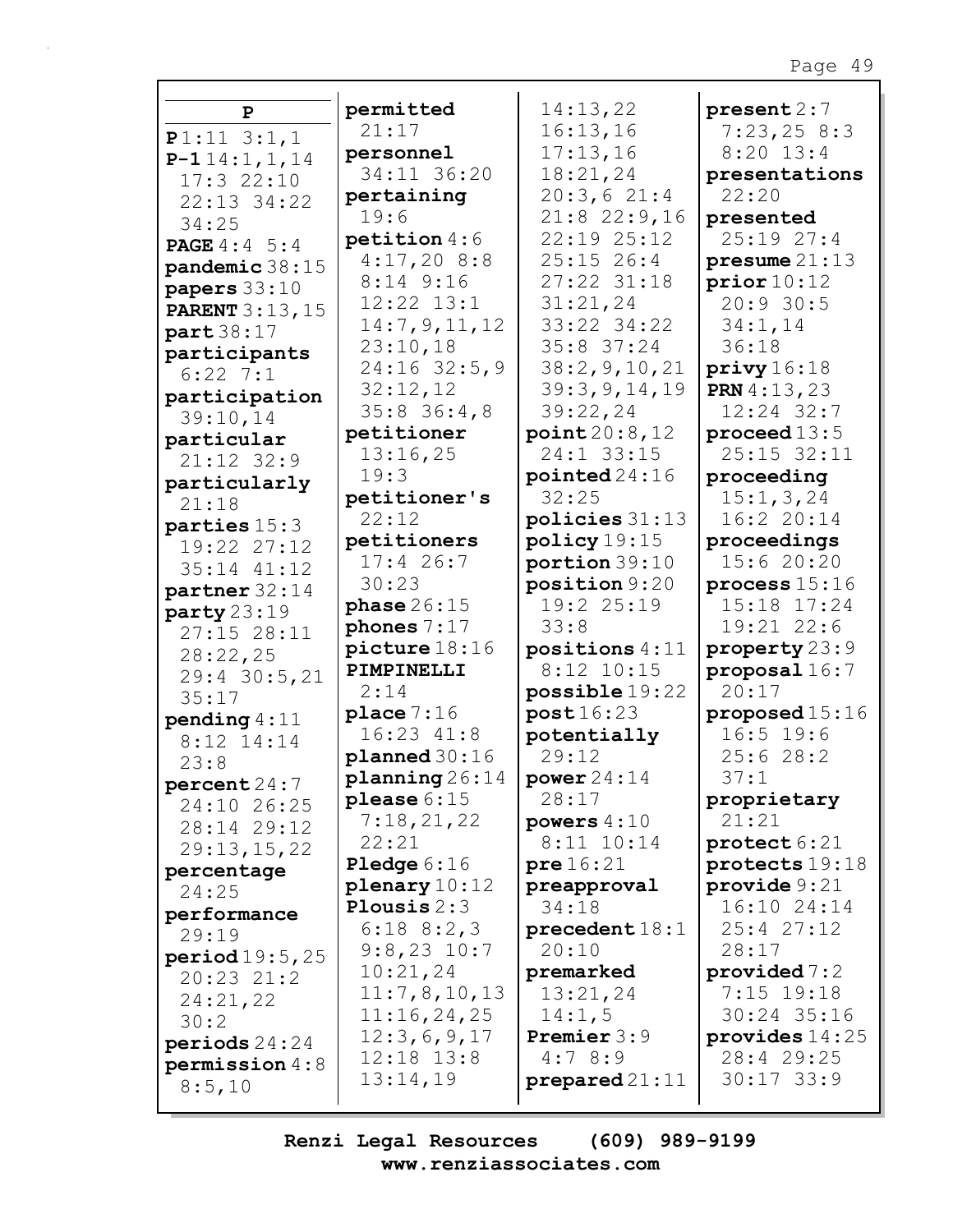|                           | R2:13:141:1              | 27:11               |                                |
|---------------------------|--------------------------|---------------------|--------------------------------|
| provision 29:2            | raised $20:8$            | $relative$ 41:11    | required $15:13$<br>15:20 25:7 |
| provisions<br>27:10 30:14 | read $6:3$               | 41:13               | 27:14 33:12                    |
| 31:12                     | $real-time 37:5$         |                     |                                |
|                           |                          | relatively<br>30:7  | 34:14 36:15                    |
| public 1:5, 11            | really $20:17$           |                     | 36:19 37:14                    |
| $4:2 \t5:2,5$             | reasonable               | relevent 34:23      | 37:19                          |
| 6:1, 5, 6, 7, 12          | 28:20                    | relief 9:18         | requirement                    |
| $6:23 \t7:1,4,4$          | reasonably               | 37:12               | 27:1,329:23                    |
| 15:13,19,25               | 31:12                    | remain 33:7         | 30:8,25                        |
| 16:1,10                   | recited $6:17$           | 37:4                | requirements                   |
| $17:21$ $18:12$           | recognize                | remember $7:18$     | 23:12 26:18                    |
| 18:16 19:23               | 32:16                    | remote $1:6$        | 31:8                           |
| $20:16$ 39:9              | recommenda               | $6:25$ 40:1         | requires $30:21$               |
| 39:14 40:1                | 19:4                     | remotely 6:19       | 34:2                           |
| 41:4,23                   | recommenda               | renewal $24:23$     | requiring                      |
| public.com                | 36:5                     | <b>RENZI</b> $1:20$ | 29:14                          |
| 7:6,8                     | recommended              | repeat $7:7$        | requisite                      |
| purport 33:10             | 36:23                    | 26:20 35:2          | 15:17 32:23                    |
| purpose $27:2$            | recommends               | replace $30:12$     | reserves $9:20$                |
| 29:14 30:8                | 16:22 27:18              | report $14:6$       | resolution                     |
| pursuant 4:12             | $\texttt{record}$ 7:22   | $15:9$ $17:1,20$    | $9:21$ $10:11$                 |
| $32:22$ $37:12$           | $10:2$ 13:5,22           | 25:24,24            | 14:19 16:24                    |
| 37:15                     | 14:16 16:18              | $27:20$ 33:1        | $17:8$ 23:8                    |
| put 13:4                  | $17:1$ 34:22             | 33:11 34:16         | 31:5,17                        |
|                           | 35:3                     | 36:4                | 37:11,23                       |
| Q                         | recorded $7:12$          | Reporter $1:17$     | 39:6                           |
| qualification             | redacted17:2             | 41:4                | resolve 19:4                   |
| 8:12,15                   | Reeves $4:15$            | REPORTING $1:21$    | 19:25                          |
| $10:13$ $18:7$            | $8:17$ 11:9              | represents          | resolved 15:2                  |
| qualificat                | reflect17:8              | 16:20               | 18:11 22:2                     |
| 4:12                      | $\texttt{reflected10:2}$ | request $14:14$     | 32:8                           |
| qualified $9:4$           | regard $10:19$           | 14:15,25            | Resort13:18                    |
| $23:5$ $24:2,5$           | 17:11                    | $15:8$ 17:5,7       | resorts $3:9,13$               |
| 33:16,19                  | regarding $19:4$         | 17:12 19:10         | 20:11                          |
| qualifiers                | 20:921:6,19              | $20:24$ $21:6$      | <b>RESOURCES 1:20</b>          |
| 24:4,533:16               | 34:17                    | 22:12 25:10         | respect $11:8$                 |
| 33:17                     | regardless               | 34:25 36:11         | $12:1$ $16:19$                 |
| questions $9:24$          | 29:1                     | $36:25$ $37:11$     | 17:3,23                        |
| $10:8$ 21:5               | regulations              | requested $9:18$    | 22:12 28:9                     |
| 22:927:23                 | 15:13 33:20              | requesting $4:8$    | 34:25                          |
| $31:2$ 35:4               | regulatory               | 8:10,15             | respected                      |
| 37:8                      | 17:23 35:24              | 23:25 32:19         | 15:16                          |
| quickly 19:22             | 37:3                     | requests $15:2$     | respectful                     |
| 23:17                     | related 32:7             | 19:11               | 15:17                          |
|                           | 34:11                    | require $28:8$      | respectfully                   |
| $\mathbf{R}$              | relationship             | 35:17               | $17:15$ $18:15$                |
|                           |                          |                     |                                |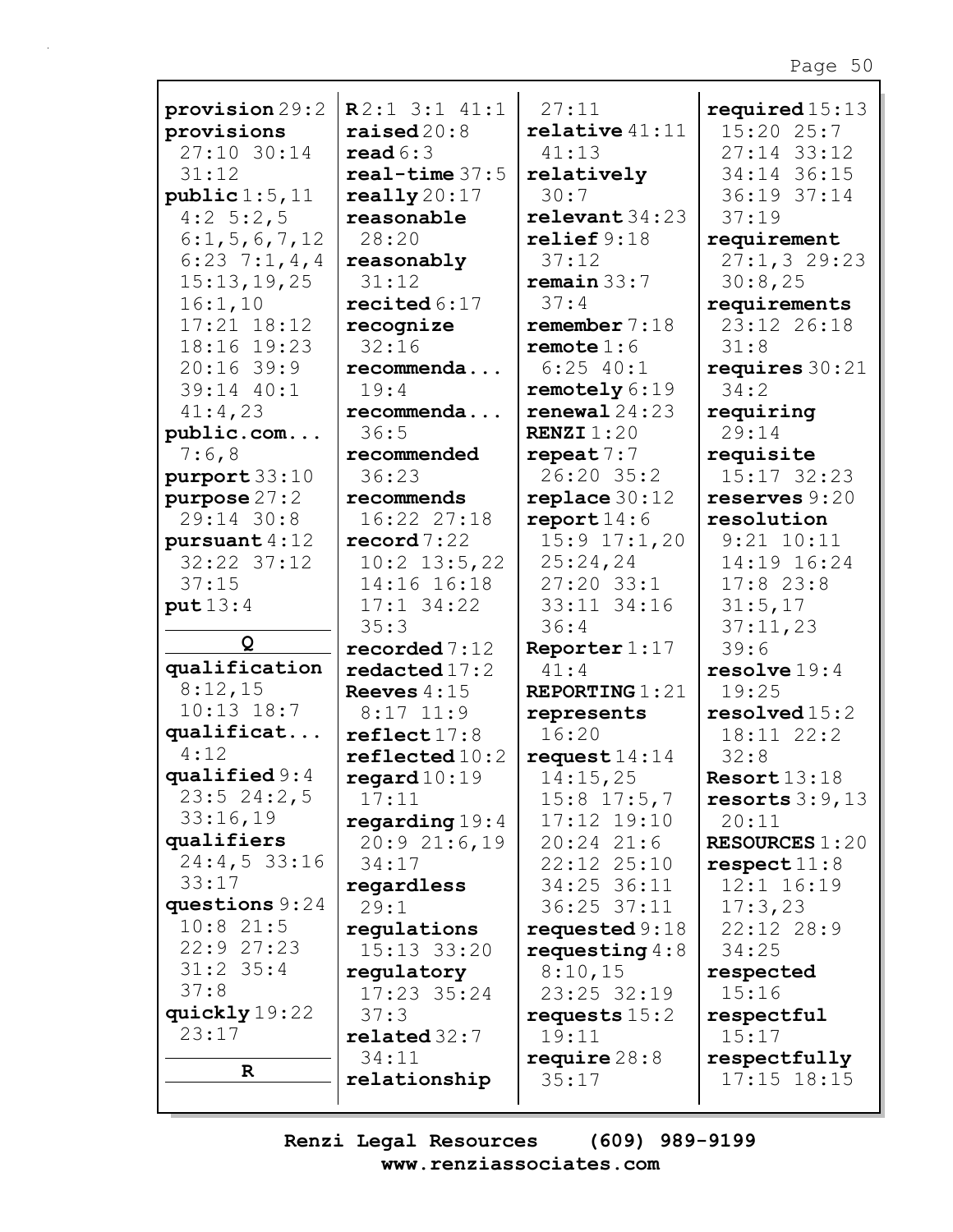| 18:19 25:9                | 33:23                     | sent $7:5$                          | specifics 36:2           |
|---------------------------|---------------------------|-------------------------------------|--------------------------|
| respecting                | satisfied $27:3$          | separate 33:2                       | spread $6:20$            |
| 22:6                      | 35:636:1                  | 35:8                                | SQUARE $1:23$            |
| respective                | 37:1                      | separately                          | stability                |
| $4:11$ 8:12               | Schrier $3:12$            | 12:21 27:16                         | 24:18 27:13              |
| 10:15                     | 13:13,15                  | September $1:9$                     | 28:21 30:9               |
| $\texttt{respond} 9:14$   | 18:22,25                  | $4:3$ 5:3 6:8                       | $\texttt{staff16:18,21}$ |
| 17:6                      | 25:13,16                  | $6:11$ $8:14$                       | staff's $19:3$           |
| responded                 | 32:1                      | $9:17,17$ 14:7                      | standard 33:19           |
| 20:25                     | sealing $14:14$           | $27:21$ 34:15                       | 33:20                    |
| responses $9:16$          | $14:25$ $15:2,8$          | 41:25                               | started 38:14            |
| retained 34:18            | 15:14 16:19               | serve $8:16$                        | state $1:1$ 6:9          |
| return 12:20              | 17:5,7,12                 | service $4:22$                      | $6:10$ 24:20             |
| review $17:9$             | 18:3 19:6                 | 14:10 32:6                          | 41:5,23                  |
| reviewed $9:15$           | 20:1, 20, 22              | $32:20$ $34:3$                      | stated $9:2$             |
| 14:18 15:24               | 21:622:12                 | 35:10,19                            | 33:10                    |
| 25:23 26:19               | 34:25<br>seamless 30:18   | 36:10 37:14<br><b>SERVICES 1:21</b> | statement $4:5$<br>6:4   |
| $33:25$ $34:5,9$<br>36:22 | second $10:21$            | session $39:7$                      | status $4:21$            |
| <b>RICHARDSON</b>         | $10:23$ $11:13$           | set 20:10,21                        | 14:10 16:5               |
| 2:20                      | $11:15$ $12:6,8$          | 23:18 31:15                         | 32:6,18                  |
| right16:1                 | 22:13,15                  | $37:21$ $41:8$                      | statute $17:24$          |
| 19:9 22:1                 | 31:18,19                  | sets $26:17$                        | statutorily              |
| $rights$ 34:18            | $37:24$ 38:1              | short $19:5$                        | 15:20                    |
| Robeson 4:15              | 38:23 39:19               | 20:23 21:2                          | stenograph               |
| $8:17$ 11:9               | 39:21                     | 30:7                                | 41:7                     |
| roll10:25                 | Secretary $2:13$          | shortened                           | step 23:3 35:2           |
| $11:17$ $12:10$           | 6:9                       | 19:25                               | Stephen 3:12             |
| 38:3                      | Section 15:19             | shorter $24:22$                     | 13:15                    |
| Rome $3:11$               | 19:17 25:22               | significant                         | structure                |
| 13:16                     | $31:1$ $32:22$            | 27:529:21                           | 22:23                    |
| Room 1:11                 | 35:15                     | sister 29:8                         | subject17:19             |
| ROUTE $1:22$              | securities                | situation 19:5                      | 22:11 27:19              |
| ruling 35:9               | 26:25 28:15               | 20:11,13                            | 31:16 36:11              |
| $r$ ulings $16:2$         | <b>seek</b> $28:2$ $33:3$ | sole $24:14$                        | 36:24 37:22              |
| $31:15$ $37:22$           | 34:20                     | 28:17                               | submission               |
| run23:17                  | seeking $13:2$            | Sorry $10:3$                        | 16:23 17:19              |
| <b>Ryan</b> 4:16 8:19     | $26:8$ 32:9               | space $24:13$                       | submissions              |
| 12:2                      | seeks $35:9$              | 28:16                               | 17:10                    |
| S                         | Senator 6:6               | $\text{speaking}$ 7:19              | submit $17:5$            |
| S3:1                      | SENIOR $2:14$             | special $6:1$                       | 18:15 23:15              |
| safety $6:21$             | sense $18:18$             | 8:625:17                            | submitted                |
| Salute 6:17               | 21:18,23                  | 40:1                                | $13:25$ 14:5             |
| <b>Sara</b> $2:18$ $3:3$  | 22:7<br>sensitive         | $specific\,23:12$                   | 15:8<br>subscribers      |
| 13:10 26:6                | 36:17                     | specifically<br>23:24 32:19         | 6:12                     |
|                           |                           |                                     |                          |
|                           |                           |                                     |                          |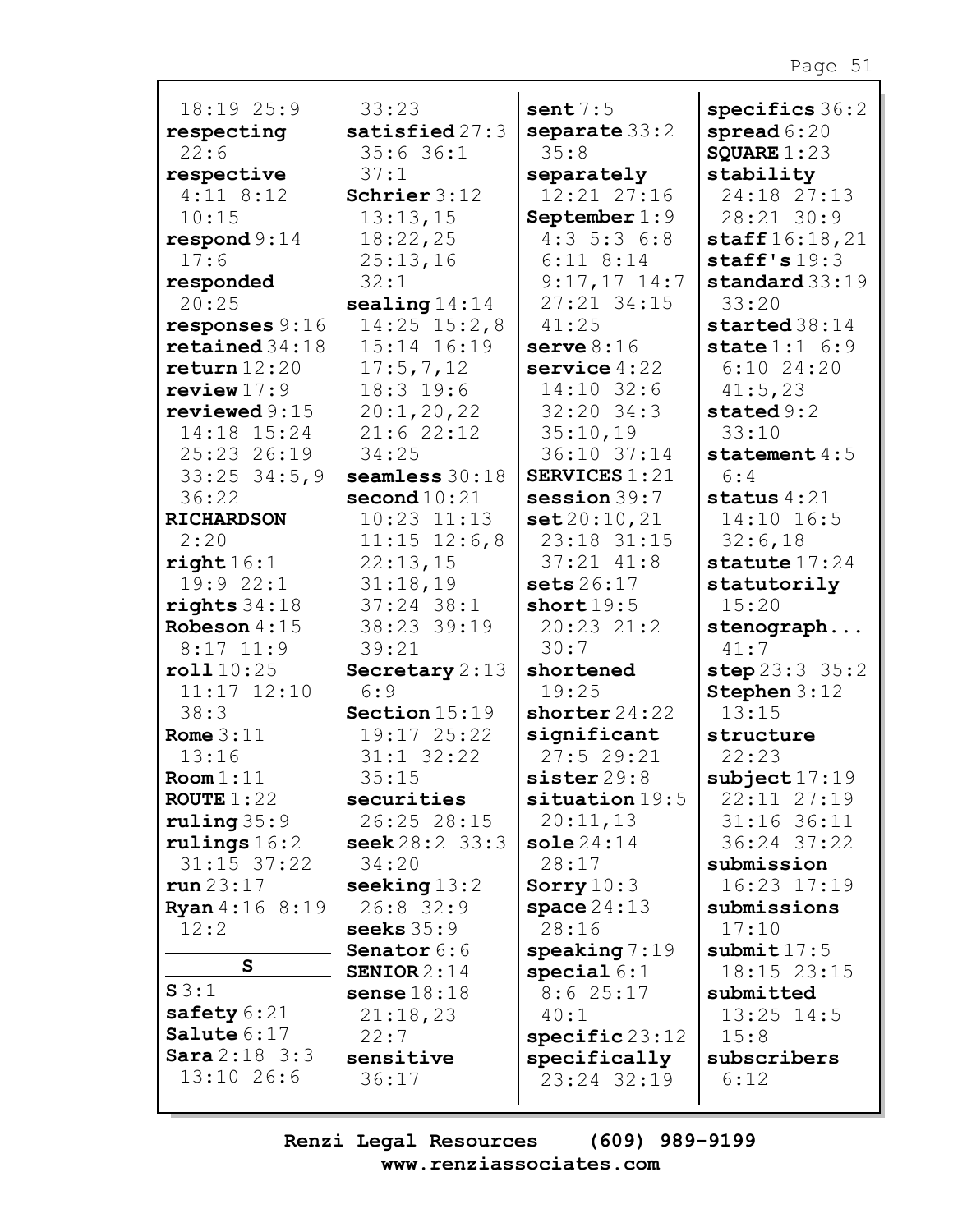| subsequent              | 19:23 20:3,7              | 30:19                  | <b>vote</b> $4:4 \ 5:4$ |
|-------------------------|---------------------------|------------------------|-------------------------|
| 20:25                   | 21:3,422:22               | transparency           | $10:25$ $11:17$         |
| subsidiary              | 25:12,16,17               | 16:11 17:21            | $12:10$ 38:3            |
| 29:8                    | 26:2 27:21                | 18:18 19:15            |                         |
| succeed $25:4$          | $27:22$ $32:1,2$          | Trenton 6:10           | W                       |
| success $24:19$         | 32:13,16                  | TROPICANA 3:14         | W2:8,123:2              |
| 29:17,18                | 33:21 34:21               | true $41:6$            | Walk $4:18$             |
| sufficient              | 35:638:10                 | trusts $26:11$         | 12:23 13:17             |
| 24:18 30:18             | 38:18,20,21               | 26:13                  | $14:2,8$ 22:25          |
| suggesting              | 39:2,3,25                 | Tuesday $1:9$          | 26:10,21                |
| 17:24                   | things $18:17$            | two $10:18$            | 28:1 34:15              |
|                         | 22:3                      | 12:20 20:23            | 34:18 37:17             |
| SUITE $1:22$            |                           |                        | 37:21                   |
| summarizes              | think 19:8, 11            | 20:25 24:23            |                         |
| 25:24                   | 19:14,21                  | $26:15$ $27:9$         | want $14:15$            |
| support19:1,3           | 20:1                      | 30:2,4,6               | 25:17 32:15             |
| supports 29:22          | thought $38:25$           |                        | wanted $18:19$          |
|                         | <b>three</b> $4:8$ $8:10$ | U                      | $20:8$ 35:2             |
| T                       | 9:3                       | ultime17:10            | warrants $31:1$         |
| T2:341:1,1              | Thursday $17:5$           | understand             | way 8:13 12:25          |
| take $19:9$             | ties $29:18$              | 13:20 14:13            | We'1123:25              |
| taken $41:7$            | time $7:9,10$             | understanding          | we're $9:25$            |
| team $30:12$            | $9:18$ 15:5               | 20:15                  | 38:15,16                |
| technical 9:13          | $18:3, 15$ 19:5           | unfettered             | web $7:15$              |
| technology $1:6$        | 19:9,25                   | $33:1$ $34:8$          | website $7:3,7$         |
| 6:25                    | 20:16,23                  | unrestricted           | 7:13                    |
| TEL $1:24$              |                           | 24:14 28:17            | Wednesday 39:7          |
|                         | 21:2,12,17                |                        |                         |
| temporarily             | 23:5,624:18               | upcoming $9:1$         | week $18:2$             |
| 9:4                     | 24:22 39:1                | 36:7                   | 21:15 22:23             |
| temporary $8:15$        | 41:8                      | use $6:24$             | weeks $9:6$             |
| 10:12                   | today $6:20,23$           | $\mathbf v$            | Welcome $6:19$          |
| <b>Tennessee</b> $1:12$ | 18:523:2,8                |                        | weren't $21:11$         |
| <b>TERESA</b> $2:14$    | 23:10,16,19               | veiling 19:15          | wholly $26:11$          |
| term 27:9               | 25:18 26:2                | $\texttt{vested}29:17$ | $\texttt{ wish} 9:3$    |
| 28:20 30:7              | 26:22 28:1                | viable 30:22           | wishes $6:13$           |
| terms $19:2$            | today's $15:1$            | <b>Vice</b> $2:4$ 7:24 | $width$ eld $20:19$     |
| 30:4 31:11              | TOLL $1:24$               | 11:4,21                | words $38:22$           |
| 36:5                    | tools $35:24$             | 12:14 13:14            | writing $17:6$          |
| testimony $41:6$        | TRACY $2:20$              | 38:6                   | 28:6                    |
| <b>thank</b> $7:19,20$  | transaction               | <b>VIDEOGRAPHY</b>     | written $17:5$          |
| $8:22,24$ 9:7           |                           | 1:21                   | 30:5                    |
| $9:22,23$ 10:7          | $9:1, 5$ 18:13            | view 15:15,25          |                         |
|                         | 18:14 23:6                | 27:2,10                | www.RLReso              |
| $12:19$ $13:6,8$        | transcribed               | $violation 29:2$       | 1:25                    |
| 13:19 14:21             | 7:11                      |                        | $\mathbf{x}$            |
| 14:22 16:12             | transcript                | violations             |                         |
| $16:13$ $17:13$         | 41:6                      | 27:17 28:24            | <b>XI</b> $41:4$        |
| 18:20,21,25             | transition                | $virtue 25:2$          |                         |
|                         |                           |                        |                         |